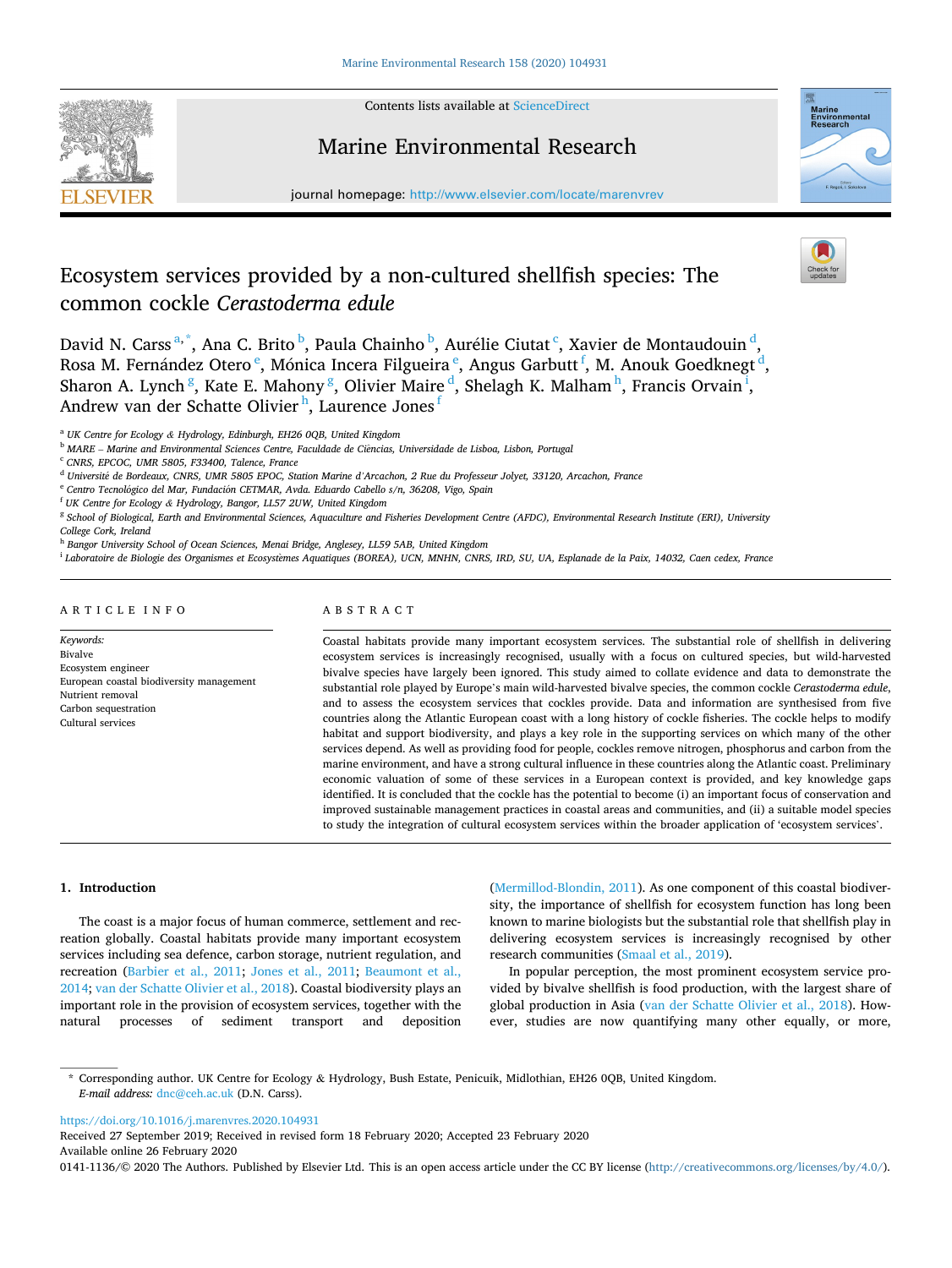important ecosystem services provided by shellfish. These include non-food provisioning services such as use of shell for ornaments, poultry grit and in construction [\(Kelley, 2009;](#page-8-0) [Morris et al., 2018](#page-9-0); [van](#page-9-0)  [der Schatte Olivier et al., 2018](#page-9-0)). Regulating services include removal of nutrients from coastal waters, mitigating disease, and increasing seabed roughness, and modifying sediment erodibility. In some areas, the potential for the removal of nitrogen and phosphorus from eutrophic coastal waters has been turned into a transacted ecosystem service through various forms of Payments for Ecosystem Services schemes. In the Baltic Sea, blue mussels (*Mytilus edulis*) have been used to remove nutrients as an alternative nature-based solution to upgrading a tertiary sewage plant ([Petersen et al., 2014](#page-9-0)), while in Chesapeake Bay in the USA, restored Eastern (American) oyster *Crassostrea virginica* reefs in coastal waters are used to remove nutrients of agricultural origin draining from inland catchments ([Rose et al., 2014](#page-9-0)). Cultural services are also provided by shellfish, with many examples of imagery and references to shells in cultures throughout the world [\(Duncan and Ghys,](#page-8-0)  [2019;](#page-8-0) [van der Schatte Olivier et al., 2018](#page-9-0)). However, cultural services or 'non-material benefits' ([Díaz et al., 2015](#page-8-0)) remain a particular challenge to quantify and assess [\(Chan et al., 2012\)](#page-8-0), and research on cultural services remains a tiny fraction of that undertaken for the other ecosystem services ([Fish et al., 2016](#page-8-0); [García Rodrígues et al., 2017\)](#page-8-0).

Key to providing these services are the underpinning natural functions performed by shellfish. Shellfish play a vital role as an ecosystem engineer, controlling or influencing processes such as bioturbation and water filtration which underpin marine food webs and biodiversity, and which drive biogeochemical cycling, and modify sediment erodibility. Shellfish also provide structural habitat which supports a wide range of other species. Although well known in the traditional ecological literature, the role of these supporting functions is rarely assessed within an ecosystem services framework, and so far the majority of the work in this area has been conducted on only a single shellfish species, the Eastern oyster in the USA ([Peterson et al., 2003\)](#page-9-0).

Recent studies have assessed ([Clements and Comeau, 2019](#page-8-0); [Coen](#page-8-0)  [et al., 2007](#page-8-0); [Gentry et al., 2019;](#page-8-0) [Grabowski and Peterson, 2007](#page-8-0)) and valued ([van der Schatte Olivier et al., 2018](#page-9-0)) the benefits of shellfish ecosystem services at a range of scales. They show that some of the non-market values are potentially worth at least 50% in addition to the global production value, and recognise that the true non-market values are likely to be much higher but are not easily quantified. However, these studies have focused almost exclusively on cultured shellfish species for example Pacific oysters *Crassostrea gigas* in the UK ([Herbert](#page-8-0)  [et al., 2012](#page-8-0)) and blue mussels in Sweden [\(Lindahl et al., 2005\)](#page-8-0). The role of wild-harvested species such as the common cockle *Cerastoderma edule*  have largely been ignored. The ways in which non-cultured species contribute to ecosystem services can be similar to those of cultured species, for example in nitrogen and phosphorus removal, but differ in other important ways. Cockles are an in-faunal species and do not form biogenic reefs in the same way that epifaunal species like oysters and mussels do, therefore the structural role they play in habitat modification differs considerably from those species. Cockles are also a natural resource that is harvested rather than farmed or cultured from spat (juveniles) ([Pronker et al., 2013](#page-9-0)). Thus, the amount of human-derived capital required to access the services ([Jones et al., 2016\)](#page-8-0) is typically lower for wild shellfish than for cultured species, i.e. the relative contribution of natural capital is higher. In addition, harvesting methods for wild shellfish such as cockles often retain older traditions which have been lost in the more advanced production methods of cultured species, increasing the connections to cockle harvesting among local communities.

The common cockle is one of the main non-cultured bivalve species harvested in western European waters. The species is widely distributed in the Atlantic, extending from northern Europe (Norway, Russia) to the coasts of West Africa (Senegal) [\(Hayward and Ryland, 1995](#page-8-0)), making them a useful model species for this study. Cockles are one of the most abundant mollusc species in European bays and estuaries where population densities of 10,000 per  $m<sup>2</sup>$  have been recorded [\(Tyler-Wal](#page-9-0)[ters, 2007](#page-9-0)). Animals mature when reaching ca. 20 mm shell length, have a 1–2 year generation time, and live up to 10 years in some habitats but more commonly to 2–6 years [\(Malham et al., 2012\)](#page-8-0).

Therefore, in this paper we conduct an assessment of the ecosystem services of the common cockle *Cerastoderma edule* (hereafter 'cockle' or *C. edule* as appropriate), a non-cultured shellfish species. The aim of the study was to collate evidence and data, and conduct a preliminary valuation analysis, to demonstrate the substantial role played by the common cockle, and provide this information in such a way to allow others to build on this in further ecosystem service assessments. We synthesise data and information from throughout the geographical range of the species and in particular from five countries along the Atlantic European coast with a long history of cockle fisheries: Portugal, Spain, France, Ireland, and the United Kingdom (Wales). We first discuss the cockle as an ecosystem engineer, and its role in the supporting services on which many of the other services depend. Data on provisioning, regulating and cultural services are then collated and quantified as far as possible. The data synthesis underpins a valuation of some of these services in a European context. The paper concludes with a discussion of key knowledge gaps.

## **2. Material and methods**

The study was conducted through a series of workshops and virtual meetings with participants from the five countries. Participants were natural scientists, economists, NGOs, and representatives of regulatory bodies and cockle fisheries. These meetings were part of the EU's Interreg Atlantic Area Programme, under the project 'Co-operation for restoring cockle shellfisheries and its ecosystem services in the Atlantic Area' (COCKLES, EAPA\_458/2016), co-funded through the European Regional Development Fund (ERDF). Through these meetings and subsequent work we synthesised primary and published data that quantify the supporting, provisioning, regulating and cultural services, to allow upscaling and valuation of the services provided. The aim of this exercise was not to undertake a systematic review focused on a single topic. That would be both inappropriate and unfeasible for such a wideranging study. Neither was the aim to create an exhaustive literature review of the biology and ecological functions associated with the common cockle. Instead the aim was to summarise key evidence which describes the ecosystem services provided by cockles, in discussion with experts from multiple disciplines among five European countries. Evidence was collated from the scientific literature from databases including web of knowledge and Google Scholar, and from grey literature. Search terms included different scientific and vernacular names for cockle and synonyms for the functions and services they perform. From the studies identified through literature searches we selected those which allowed quantification of the function, giving greater emphasis to review studies and to field studies over laboratory studies. For cultural services, evidence was primarily derived in workshop settings and in follow-up activities with in-country teams. Numerous examples of cultural ecosystem services were collated, but it was difficult to quantify these and they were not valued due to recognised challenges in quantifying these services. The Common International Classification of Ecosystem Services (CICES v5.1) provides the structural basis for the quantification and analysis of final ecosystem services in this study ([Haines-Young and Potschin, 2018](#page-8-0)). Final services are components of nature, directly enjoyed, consumed, or used to yield human well-being ([Boyd and Banzhaf, 2007](#page-7-0)), as distinct from intermediate services which are broadly equivalent to the ecological functions or processes which underpin the final services. We supplement the CICES descriptions with synonymous descriptions to aid understanding where necessary, especially for supporting services which are not featured in CICES.

Valuation followed methods in [van der Schatte Olivier et al. \(2018\)](#page-9-0). Data on meat yield were obtained from the Solway cockle fishery (18%,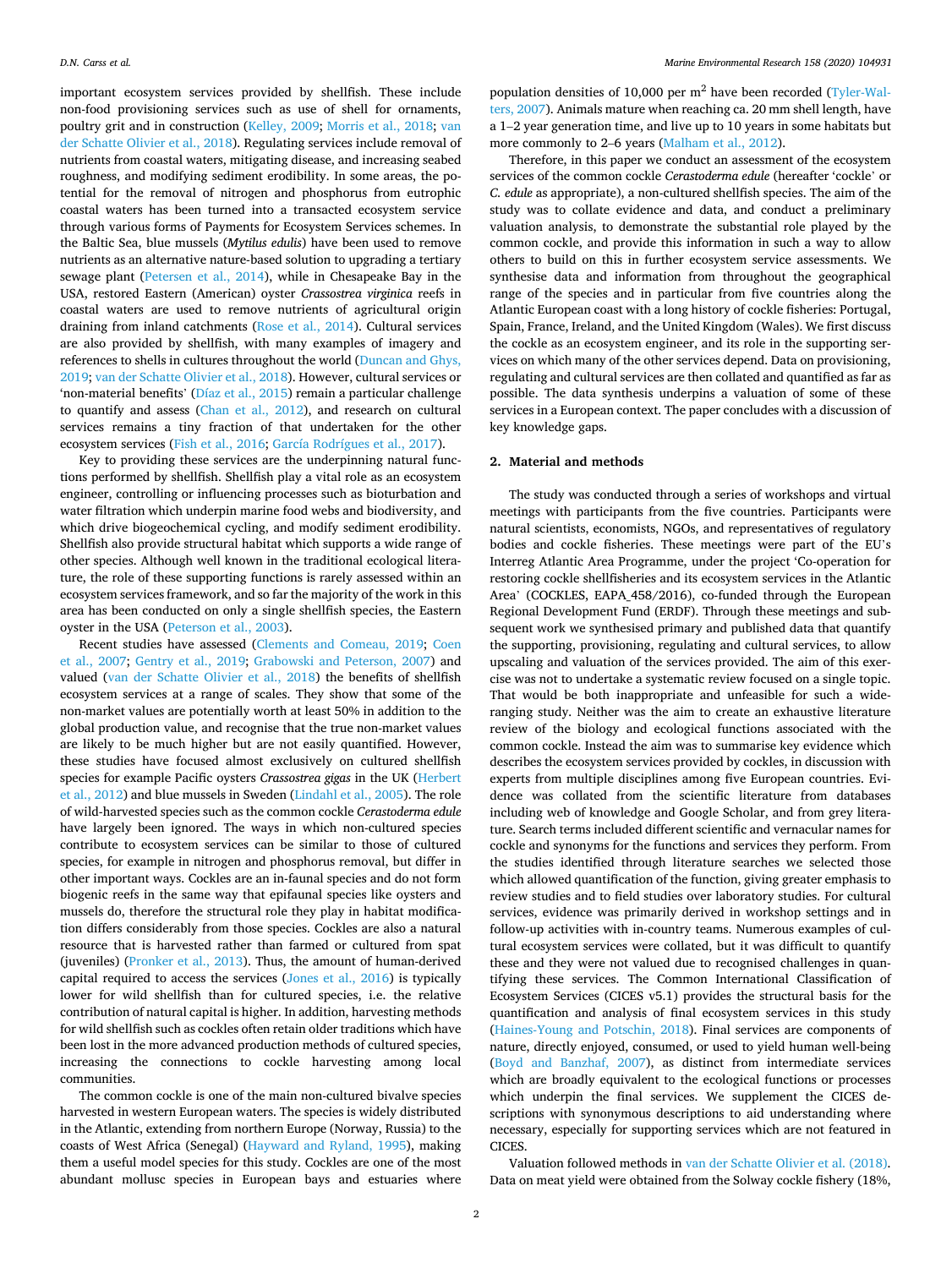<span id="page-2-0"></span>[Scottish Government, 2015](#page-9-0)). The dry weight of meat was calculated using a drying factor of 8.7 ([Ricciardi and Bourget, 1998](#page-9-0)) and the shell weight calculated using a condition index formula [\(Brock and Wolowicz,](#page-7-0)  [1994\)](#page-7-0) where shell weight = [meat dry weight x 100]/6.7. Tonnages of *C. edule* harvested were obtained from FAO data ([http://www.fao.](http://www.fao.org/fishery/statistics/global-capture-production/query/en)  [org/fishery/statistics/global-capture-production/query/en\)](http://www.fao.org/fishery/statistics/global-capture-production/query/en). Comparable harvest data were not available for Norway or The Netherlands; mechanical dredge harvesting of cockles in The Netherlands is currently suspended. Economic values were estimated for those services that are easily quantified: cockle meat, nutrient (N and P) removal in tissue and shell (using average valuations taken from studies comparing the cost of point source removal of these nutrients), and the use of cockle-shell waste as aggregate. All economic values are expressed as US dollars (USD/US\$, 2017 values). Economic values were adjusted to account for inflation to 2017 and converted to USD using purchasing power parities (PPPs) ([Hamadeh et al., 2017\)](#page-8-0). The value of cockle meat was calculated by taking values from [Marine Management Organisation \(2017\)](#page-8-0) for landed cockles, these were converted to US\$ and using the meat yield data, calculated the value of cockle meat at an average of \$3583 (range: \$2827-4303) per tonne. The value of nitrogen removal were the mean values for point source removal of one tonne of nitrogen, calculated using values from [Beseres Pollack et al. \(2013\)](#page-7-0) and [Newell et al. \(2005\)](#page-9-0)  at an average of \$20,023 (range: \$8996–31,050 $t^{-1}$ ). The value of phosphorus removal - the mean values for point source removal of one tonne of phosphorus – was calculated using values from [Molinos-Se](#page-9-0)[nante et al. \(2011\)](#page-9-0) at an average of \$35,840 (range: \$13,118–58, 561  $t^{-1}$ ). The value of cockle shell aggregate was calculated from Morris [et al. \(2018\)](#page-9-0) at an average of \$1138 (range: \$538–1738 t<sup>-1</sup>).

## **3. Results and discussion**

## *3.1. Supporting services*

Here, we describe here the basic underlying processes and functions performed by cockles as supporting services (cf. [Northern Economics,](#page-9-0)  [2009\)](#page-9-0). These are not final services themselves ([Bateman et al., 2011](#page-7-0)), but underpin the full range of other ecosystem services, including the alteration of energy flows and nutrient cycling at an ecosystem scale. Supporting services described here are water filtration, perturbation and alteration of sediment properties, biogeochemical cycling, habitat creation and biodiversity support.

## *3.1.1. Water filtration*

Cockles are suspension feeding bivalves, consuming minute particulate matter suspended in the water column, which includes both living organisms (e.g. plankton) and non-living material (such as plant debris or suspended soil particles), together known as seston. The filtration power of bivalves has been shown to improve water quality by decreasing turbidity and removing nutrients [\(van der Schatte Olivier](#page-9-0)  [et al., 2018](#page-9-0); [McLeod et al., 2019](#page-8-0)). Two functions are differentiated: (i) the rate at which water is transported through the gills (pumping or filtration rate), and (ii) the rate at which seston particles are captured (clearance rate).

In general, filtration rate in cockles increases with body size (as a result of the associated increase in gill surface area), however rates vary depending on food availability, temperature and physiological (mainly reproductive) conditions ([Iglesias et al., 1996](#page-8-0) [Smaal et al., 1997](#page-9-0)). The volume of water filtered increases rapidly with increasing proportion of particulate inorganic matter up to a concentration of about 300 mg/L, above which it remains constant as long as the proportion of seston particles is high ([Navarro and Widdows, 1997](#page-9-0)). Filtration rates are highest in the temperature range 8-20 °C ([Brock and Kofoed, 1987](#page-7-0)), particularly in spring to provide the amount of energy required for the development of gonads [\(Newell and Bayne, 1980](#page-9-0)), while cockles strongly reduce their filtration activity at low temperatures  $(<8^{\circ}C$ ), even when food is available [\(Smaal et al., 1997](#page-9-0)). Filtration rate is largely

independent of current speed, except below 5 cm/s when rates are lower ([Widdows and Navarro, 2007](#page-9-0)). Filtration rates reviewed in [Riisgård](#page-9-0)  [\(2001\)](#page-9-0) cites a filtration rate (F, in Lh<sup>-1</sup>) for cockles of F = 11.60  $W^{0.70}$ , where W is tissue dry weight (g).

Standardised clearance rates were calculated by [Cranford et al.](#page-8-0)  [\(2011\),](#page-8-0) who standardised them by body weight (to a 1g animal, and using a standardised *b* coefficient of 0.58) or shell length (to a 60 mm animal, and using a standardised *b* coefficient of 1.8). For *C. edule*, the mean  $(\pm 2$  SE) clearance rate based on body weight was 3.58 ( $\pm 0.38$ )  $\text{Lg}^{-1}\text{h}^{-1}$ . Mean clearance rates standardised by shell length were 6.03  $(\pm 0.81)$  Lind<sup>-1</sup>h<sup>-1</sup>. [Cranford et al. \(2011\)](#page-8-0) stress the importance of quantifying local site-specific rates at relevant times of year to the specific application of the data, noting studies which show that *in-situ* activity rates in mussels range from 42 to 55% of the maximum values observed in laboratory experiments.

#### *3.1.2. Perturbation and alteration of sediment properties*

From a functional point of view, cockles are classified as surficial biodiffusers, inducing diffusive-like sediment reworking and bioirrigation processes within the uppermost few centimeters of the sediment column [\(Norkko and Shumway, 2011](#page-9-0); [Kristensen et al., 2012](#page-8-0)). The burrowing and locomotion activities of cockles induce a continuous mixing of particulate material, whilst their filtration and valve movements enhance pore water displacement and solute exchanges across the sediment-water interface [\(Mermillod-Blondin et al., 2005](#page-8-0)). However, the activity of cockles on sediment bed properties is complex and can either increase (e.g. [Andersen et al., 2010](#page-7-0)) or decrease (e.g. [Ciutat et al.,](#page-8-0)  [2006, 2007](#page-8-0); [Li et al., 2017](#page-8-0)) sediment stability.

On one hand, cockles act through their bioturbation activity, as sediment destabilizers. By mechanically altering the physical properties of the sediment matrix (i.e. decreasing compaction and cohesiveness while increasing bed roughness), cockles can drastically lower erosion thresholds and increase erodibility [\(Ciutat et al., 2006, 2007;](#page-8-0) [Neumeier](#page-9-0)  [et al., 2006;](#page-9-0) [Li et al., 2017](#page-8-0); [Liu and Su, 2017\)](#page-8-0). On the other hand, by improving microbially-mediated nutrient regeneration and facilitating the development of microphytobenthic diatoms, cockles indirectly stimulate the secretion of exopolymeric substances that creates bonds between particles and thus reinforces their cohesion, contributing to sediment stability ([Tolhurst et al., 2002;](#page-9-0) [Meadows et al., 2012](#page-8-0)).

The effect on sediment stability is therefore substrate dependent. In fine sediments, cockle movement can disrupt cohesive sediments, especially when the mud fraction is high (*>*30%). By contrast, in coarse sandy sediments the biodeposit production, integration of pseudofaeces in the sand matrix and microphotobenthic (MPB) biofilm produced by a range of benthic organisms can considerably enrich the fine fraction, thereby stabilizing the non-cohesive sandy areas. The activity of cockles does not modify the erodibility of non-cohesive (sandy) sediments but it does increase the erodibility of cohesive ones - an effect which is density dependent and increases with current velocity ([Rakotomalala et al.,](#page-9-0)  [2015;](#page-9-0) [Li et al., 2017](#page-8-0)). In the longer-term, these processes lead to an increased sand content in muddy sediments, and to an increased silt content in sandy ones ([Soissons et al., 2019](#page-9-0)) maintaining the sediment as a sand-mud mixture best for cockle growth.

The role of cockles as ecosystem engineers is conclusively demonstrated through large-scale manipulation experiments conducted on intertidal flats controlled by blue mussels [\(Donadi et al., 2013\)](#page-8-0). They showed that high densities of cockles enhanced sediment stability (specifically sand rather than mud) and so are important in conserving and promoting the primary productivity of soft-bottomed intertidal ecosystems. The joint effects of coexisting engineering species, blue mussels, lugworm (*Arenicola marina*) and cockles, also determined the large-scale structure of an intertidal macrobenthic community [\(Donadi](#page-8-0)  [et al., 2015](#page-8-0)). Thus cockles clearly play a vital role in shaping natural communities, and this has implications for the ecosystem services they provide.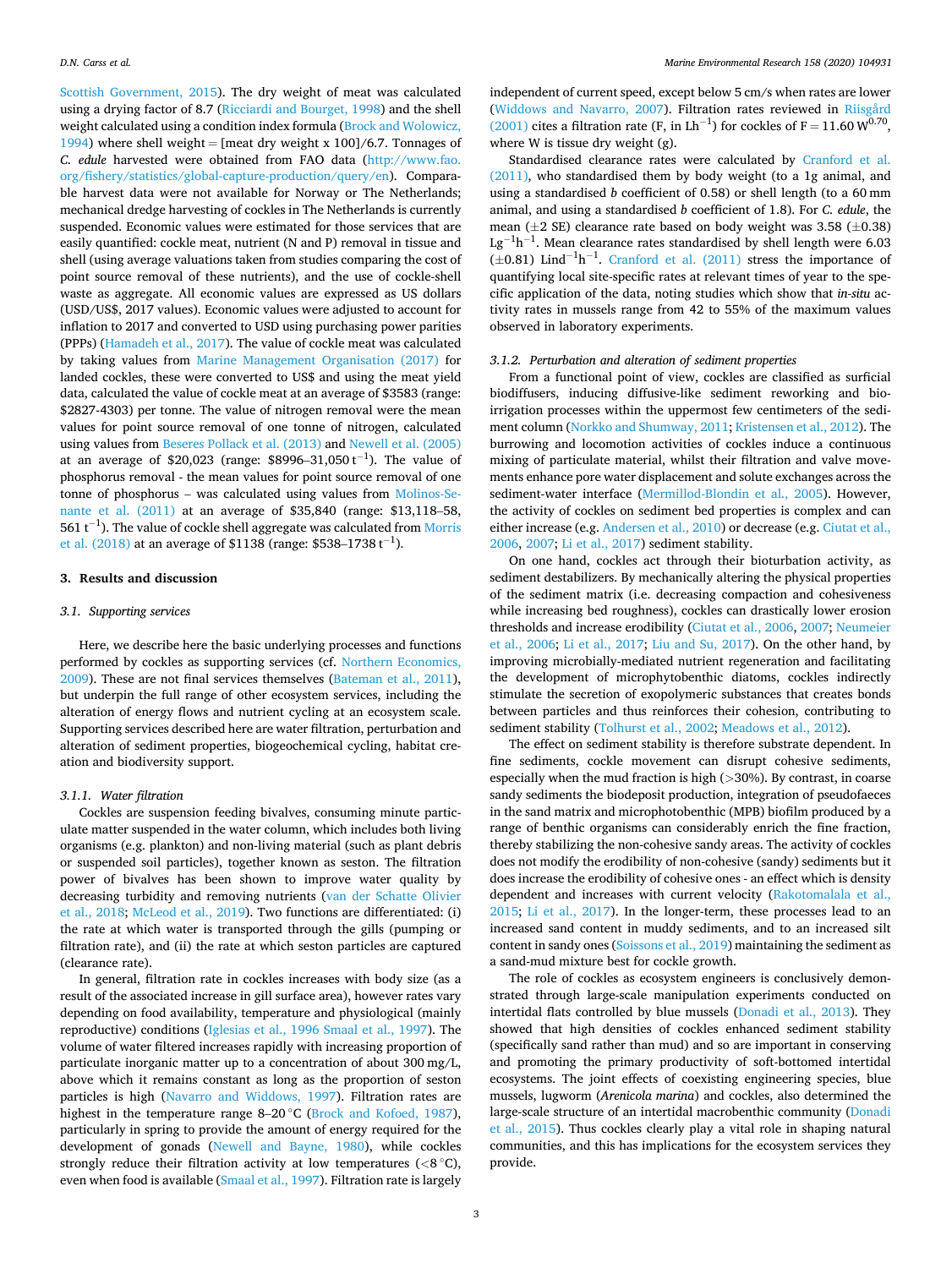### *3.1.3. Biogeochemical cycling*

In a biomanipulation experiment involving nutrient enrichment in a soft-sediment food web, [Eriksson et al. \(2017\)](#page-8-0) showed that, as well as promoting sediment stability, cockle beds also enhanced the nutrient uptake efficiency of the biofilm. Cockles contribute to nutrient transformation and fluxes across the sediment-water interface through respiration and direct excretion of metabolic wastes [\(Swanberg, 1991](#page-9-0)). However, their primary influence on the biogeochemical dynamics of intertidal sediments comes through their biodeposition and bioturbation activities [\(Mermillod-Blondin et al., 2004;](#page-8-0) [Rakotomalala et al., 2015](#page-9-0)). Cockles capture seston particles in the water column and eject substantial amounts of faeces and pseudofaeces on the sediment surface, thereby increasing the vertical downward flux of organic matter. Tightly bound in mucus, biodeposits are not easily resuspended by turbulence and thus accumulate within the surficial sediment [\(Widdows and Nav](#page-9-0)[arro, 2007](#page-9-0)). The biogenic sediment reworking induced by cockles and associated macrofaunal communities quickly incorporates this freshly sedimented organic material into deeper sediment layers, thereby fuelling the benthic microbial food web. Microbial remineralisation activities are further stimulated by bioirrigation, which increases the depth of oxygen penetration and modifies the vertical sequence of redox reactions ([Aller, 1982\)](#page-7-0).

Collectively, biodeposition and bioturbation processes increase the pore water concentrations of inorganic nutrients, some of which is rereleased to overlying water ([Karlson et al., 2007](#page-8-0)). In doing so, they increase ammonium concentrations which is the most important resource for microphytobenthic communities [\(Brito et al., 2010](#page-7-0)). As benthic microalgae can represent a large part of the diet of cockles ([Kang et al.,](#page-8-0)  [1999\)](#page-8-0), the stimulation of MPB production represents an indirect way of supporting their own food sources ([Andersen et al., 2010](#page-7-0); [Donadi et al.,](#page-8-0)  [2013;](#page-8-0) [Rakotomalala et al., 2015](#page-9-0)).

## *3.1.4. Biodiversity support*

Cockles both indirectly and directly support complex food webs ranging from primary producers right up to avian and other predators. The indirect effects result from their role in sediment and nutrient processing and resuspension. The valve movements of cockles increase microphytobenthic biofilm productivity ([Swanberg, 1991\)](#page-9-0) and increase the resuspension rates of organic material towards the water column ([Rakotomalala et al., 2015\)](#page-9-0), both of which help to sustain pelagic food webs. In estuaries where blue mussels and Pacific oysters are cultivated, the dominant presence of cockles in adjacent areas are thought to contribute to increased food availability for these farmed species through resuspended microphytobenthos, consumption of which doubled in summer when cockle-dominated mollusc biomass was 20 times higher than in the spring ([Ubertini et al., 2012](#page-9-0)). Through their context-specific ecosystem engineering and subsequent changes in sediment conditions, cockles have been shown to shift the functional composition of communities of infaunal species such as polychaetes, amphipods, and bivalves ([Donadi et al., 2015\)](#page-8-0).

Cockles are a major food source for crustaceans, fishes and wading birds, with species-specific predation varying according to cockle size. At very early stages, bivalve larvae can be ingested by filtering bivalve feeders, including adult cockles (André and Rosenberg, 1991). Post-larvae cockles (newly settled spat) are a food source for brown shrimp (*Crangon crangon*) and juvenile shore crabs (*Carcinus maenas* - see [van der Veer et al., 1998;](#page-9-0) [Beukema and Dekker, 2005\)](#page-7-0). At sizes of 5–10 mm cockles become prey for fish, particularly European plaice (Pleuronectes platessa) and flounder (Platichtys flesus - see Möller and [Rosenberg, 1983](#page-9-0); [Pihl, 1985](#page-9-0)). Larger cockles are predated by shore crabs, a range of gastropod predators and fishes (Mascaró and Seed, [2000;](#page-8-0) [Morton et al., 2007\)](#page-9-0) and wading birds, many of which have protected status. In Europe, the cockle is the main food supply for overwintering oystercatchers (*Haematopus ostralegus;* [Bryant, 1979;](#page-7-0) [Ens](#page-8-0)  [et al., 2004\)](#page-8-0), and the presence of cockles can be a significant predictor of oystercatcher density ([Van der Zee et al., 2012](#page-9-0)). In the absence of mussel

beds (their main alternative food source), oystercatchers require an estimated 105–232 kg cockle flesh (wet weight) per bird per winter [\(Ens](#page-8-0)  [et al., 2004](#page-8-0)). Indeed, other birds such as eider (*Somateria mollissima*), knot (*Calidris canutus*), shelduck (*Tadorna tadorna*), curlew (*Numenius arquata*), redshank (*Tringa tetanus*), dunlin (*Caladris alpine*), sanderling (*Caladris alba*) and common gull (*Larus canus*) also eat cockles as part of a broader diet of bivalves and worms (Cadée, 1994 Bryant, 1979). Cockle availability is a key resource supporting many overwintering wader populations and the responses of oystercatchers and other species to insufficient food supplies during the overwinter period are well documented and include reduced individual body condition, increased mortality and reduced population sizes ([Verhulst et al., 2004](#page-9-0)). In turn, the birds that cockles support provide ecosystems services of their own, most often explored as cultural services.

## *3.2. Provisioning services*

The CICES provisioning services includes the Division 'Biomass', which includes the Group 'Reared aquatic animals for nutrition, materials or energy', further divided into Classes used for nutritional purposes (CICES code 1.1.6.1) or for other uses (1.1.6.2). In the following text we categorise these as use of the shellfish meat for consumption and multiple uses of shells: shell by-products, poultry grit, and use in construction.

#### *3.2.1. Shellfish meat*

Cockles are consumed for their taste and nutritional benefits and harvesting cockles is embedded deep within the history and culture of European countries. Humans have gathered cockles for consumption since at least Neolithic times ([Montgomery et al., 2013](#page-9-0)). The historical importance of cockles as a food source is highlighted by their presence in many middens across Europe (e.g. [Murray, 2011](#page-9-0); Fernández-Rodríguez [et al., 2014](#page-8-0); [Duarte et al., 2017](#page-8-0)). Today a multinational industry has grown around the processing and supply of cockles to markets in continental Europe, the UK and Ireland, and beyond (Table 1).

Shellfish meat is a good source of many vitamins and minerals and is low in saturated fat and high in the omega-3s DHA and EPA ([Heid,](#page-8-0)  [2018\)](#page-8-0). The value of harvested cockles is mainly in the market value of their meat. Annual production of cockles in Europe from 2014 to 17 varied between 14,000 and 26,000 tonnes (Table 1), with production dominated by the UK, Spain, Portugal and Denmark. The Netherlands was a major producer of cockles until prohibition of cockle fishing by mechanical dredging in 2004 ([Floor et al., 2013\)](#page-8-0) and is now mainly a manual hand raked fishery with Marine Stewardship Council certification. The value of cockles fluctuates considerably with supply and demand, and in comparison with other shellfish species the value is low. Available data show that the price for cockles (2014–2017) averaged \$466 t<sup>-1</sup> (range: \$352–541 t<sup>-1</sup>), compared with \$727 t<sup>-1</sup> (range: \$559–947 t<sup>-1</sup>) for mussels and \$1355 t<sup>-1</sup> (range: \$1145-1588 t<sup>-1</sup>) for

#### **Table 1**

**Annual reported European harvest (tonnes) of** *Cerastoderma edule* **by country for 2014**–**17** (data from FAO – Fisheries and Aquaculture Information and Statistics Branch, 09/08/2019, [http://www.fao.org/fishery/statistics](http://www.fao.org/fishery/statistics/global-capture-production/query/en)  [/global-capture-production/query/en\)](http://www.fao.org/fishery/statistics/global-capture-production/query/en). Countries are listed based on 2014 data, ranked in order of decreasing reported harvest.

| Country        | Year     |          |          |          |  |  |
|----------------|----------|----------|----------|----------|--|--|
|                | 2014     | 2015     | 2016     | 2017     |  |  |
| UK             | 10,171   | 11,169   | 5036     | 5997     |  |  |
| Denmark        | 6081     | 7699     | 5917     | 7924     |  |  |
| Portugal       | 1991     | 4700     | 1835     | 5063     |  |  |
| Spain          | 1195     | 2410     | 1561     | 2846     |  |  |
| France         | 228      | 145      | 80       | 259      |  |  |
| Ireland        | 3        | $\Omega$ | 222      | 441      |  |  |
| Sweden         | $\Omega$ | 2        | $\Omega$ | $\Omega$ |  |  |
| European Total | 19,669   | 26,125   | 14,651   | 22,530   |  |  |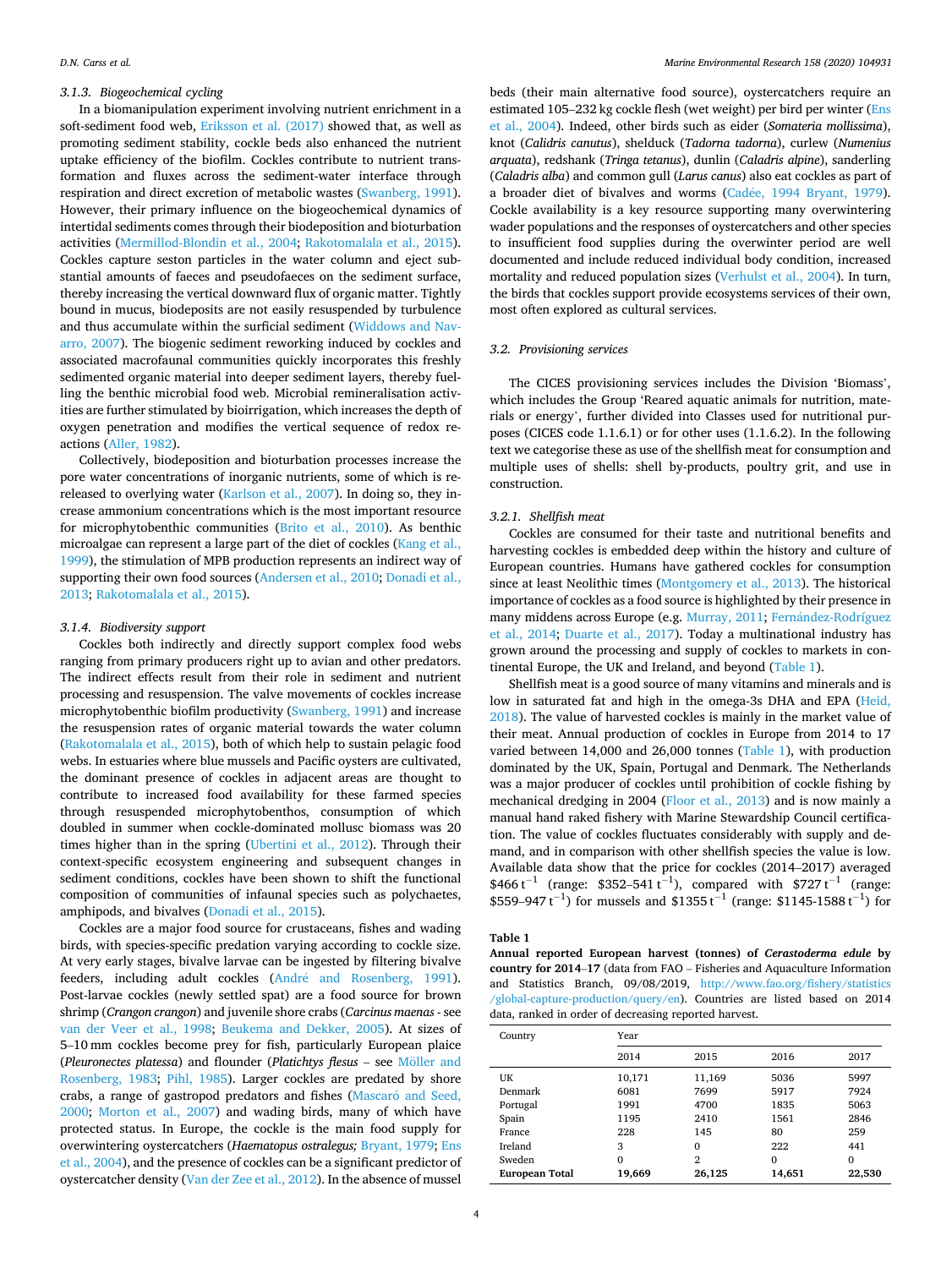## <span id="page-4-0"></span>scallops ([Marine Management Organisation, 2017\)](#page-8-0).

As well as harvesting for commercial purposes, there is often a commonly accepted 'public right' to collect shellfish along the foreshore ([Meadowcroft and Blundell, 2004\)](#page-8-0) although in certain countries the amount is limited per person per day when the fishery is open. In Ireland, historically cockles were collected by the poorer in society ([West et al., 1979](#page-9-0)). Cockle meat is also used by recreational anglers as an effective bait for a wide variety of sea fishes, including cod (*Gadus morhua*), flounder (*Platichthys flesus*), and dab (*Limanda limanda*) ([SeaAngler, 2009\)](#page-9-0).

## *3.2.2. Shell by-products*

Cockle shells are used for a variety of purposes, including chicken grit, aggregate and for ornamental uses. Shells for these purposes are usually sourced from shellfish processing centres. Traditionally, after the meat was removed the shells were left to dry for several months before being heat treated and then crushed to the appropriate size. Modern approaches involve some pre-treatment of the shells, and the development of value-added products for construction, including mortar, aggregate, and fillers.

*3.2.2.1. Poultry grit.* Global poultry production has been estimated at 21 billion birds per year, producing 1.1 trillion eggs and approximately 90 million tonnes of meat annually ([Blake and Tomley, 2014](#page-7-0)). Cockle shells are one of the two main shell types used in poultry grits (ground-up shell is mixed with ground granite and fed to poultry to help digestion and to provide calcium for egg shells) as their shells do not break down into sharp shards: unlike mussel and scallop shells [\(van der](#page-9-0)  [Schatte Olivier et al., 2018\)](#page-9-0).

*3.2.2.2. Construction and other uses.* The extraction of sand can cause negative environmental impacts in terms of reduced water quality, destabilization of riparian and in-stream habitats which, in turn, destroy riverine vegetation and lead to ecological imbalance ([Muthusamy et al.,](#page-9-0)  [2016\)](#page-9-0). Considering replacement material for sand, studies have investigated the potential of cockle shell ash as a material for partial cement replacement or a filler material, with shell aggregate worth between \$240 and \$2400  $t^{-1}$  ([Morris et al., 2018\)](#page-9-0). Incorporation of ground seashells resulted in reduced water demand and extended setting times of mortar, which is advantageous for rendering and plastering in hot climates. Mortar containing ground seashells also showed less shrinkage with drying and lower thermal conductivity compared to conventional

cement, thereby improving the workability of rendering and plastering mortar [\(Hazurina Othman et al., 2013;](#page-8-0) [Lertwattanaruk et al., 2012](#page-8-0)). Further, maximum concrete strength was shown to be attained with a combination of granite powder and cockle shell at 20% and 15% partial replacements of fine and coarse aggregate, respectively [\(Ponnada et al.](#page-9-0)  [\(2016\).](#page-9-0) The compressive strength of concrete for 28 days at these combinations was 43.7 MPa which is 44% higher than that of conventional concrete. Additionally concrete made with shell fragments as a major component of the aggregate (up to 40%), is a suitable substrate for artificial reefs, which provide effective refuge areas for marine biodiversity [\(Carr and Hixon, 2004](#page-7-0); [Olivia et al., 2017](#page-9-0)). Another common use for cockle shells is as an ornamental surface covering for pathways (Fig. 1a).

## *3.3. Regulating services*

The CICES regulating services that cockles provide include the Division 'Regulation of physical, chemical, biological conditions', further broken down into the following Groups: 'Atmospheric composition and conditions  $(2.2.6.1)$ '  $\approx$  carbon sequestration, 'Water conditions'  $(2.2.5.2) \approx$  Salt water quality through filtration, 'Regulation of baseline flows and extreme events'  $(2.2.1.1) \approx$  erosion control, 'Pest and disease control'  $(2.2.3.2) \approx$  disease control. They also include the Division 'Transformation of biochemical or physical inputs to ecosystems', which contains the group 'Mediation of wastes or toxic substances of anthropogenic origin by living processes'  $(2.1.1) \approx$  pathogen and toxin removal.

#### *3.3.1. Carbon sequestration in shell and sediment*

Bivalve aquaculture is gaining widespread attention because of its role in the carbon cycle in relation to mitigating climate change. Bivalves sequester carbon in the form of calcium carbonate via shell production [\(Peterson and Lipcius, 2003;](#page-9-0) [Hickey, 2009](#page-8-0)). The average carbon content of a bivalve shell is 11.7%, although this varies between species. Currently there are no published figures for shell %C content of *C. edule*  ([van der Schatte Olivier et al., 2018](#page-9-0)). However, although shell formation fixes carbon, the biogeochemical processes involved also lead to the release of CO<sub>2</sub> into the atmosphere via the water column. Therefore, there is ongoing debate on whether there is a net sequestration of carbon as a result of shell formation, and whether it can be counted as an ecosystem service.



**Fig. 1. Ecosystem service examples: cockles.** Clockwise from top left: (a) cockle shells used on footpath on Ynys Llanddwyn, Wales © Andrew van der Schatte Olivier; (b) '*Ovos Moles*' sculpture in Aveiro, Portugal © Laurence Jones; (c) '*The Cocklepickers*' by Mich�eal McKeown in Blackrock, Co. Louth, Ireland. The sculpture overlooks Dundalk Bay, an important cockle harvesting area © Kate Mahony; (d) cockle shells as an element of a tourist trinket/souvenir © David Carss; (e) Molly Malone statue by Jeanne Rynhart in Dublin (Nol Aders, Wikimedia Commons [CC BY-SA 3.0 [\(https://creativecommons.](https://creativecommons.org/licenses/by-sa/3.0)]e)  [org/licenses/by-sa/3.0\)\]e\)](https://creativecommons.org/licenses/by-sa/3.0)]e)].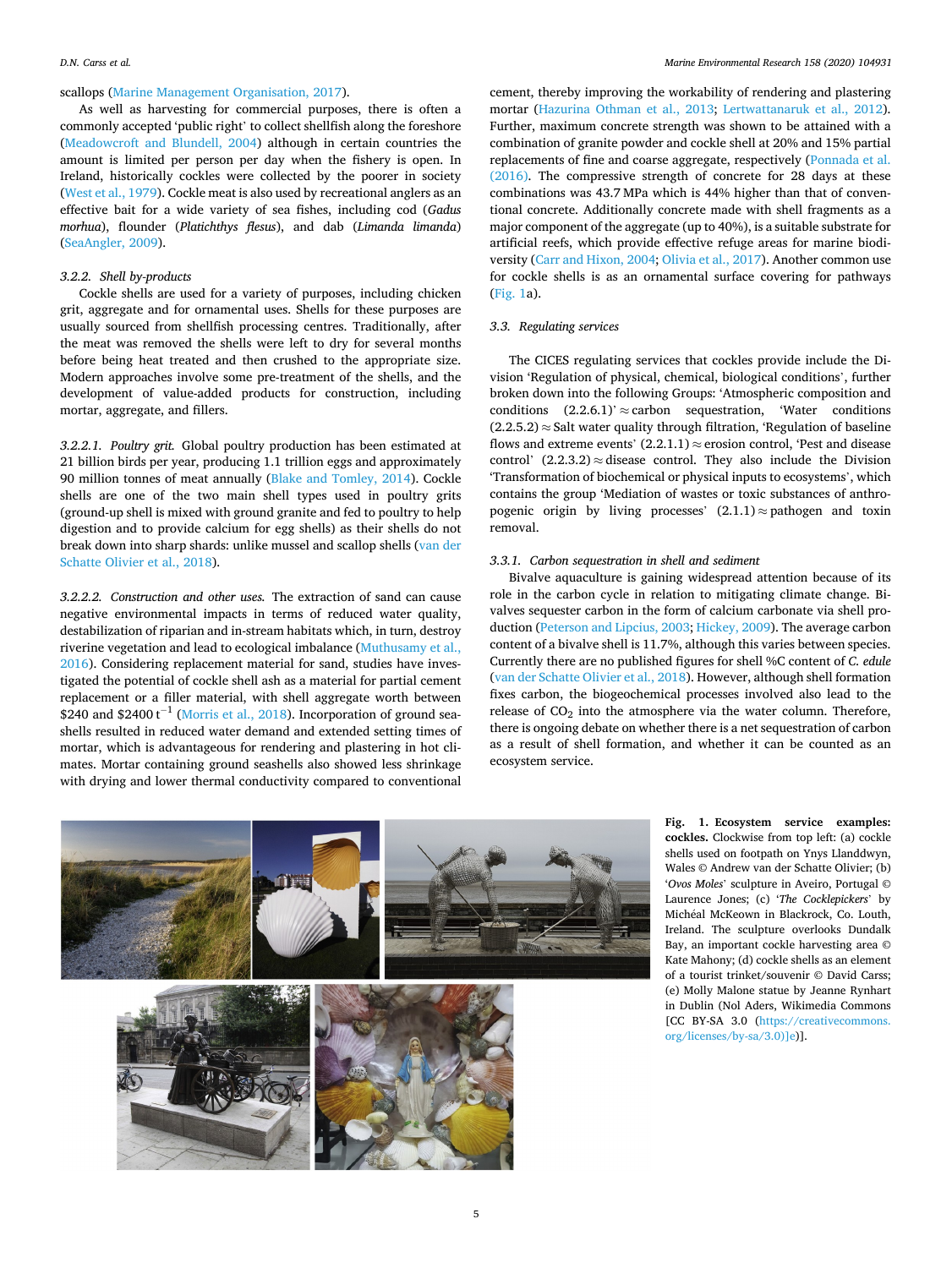#### *3.3.2. Nutrient removal*

Shellfish remove both nitrogen and phosphorous in a variety of ways ([Carmichael et al., 2012\)](#page-7-0). Cockles remove nutrients from the water column through the production of biodeposits in the form of faeces and psuedofaeces. The biodeposits increase the denitrification potential by providing anoxic environments for denitrifying bacteria [\(Newell et al.,](#page-9-0)  [2005\)](#page-9-0). This microbial-facilitated process releases unreactive nitrogen gas  $(N_2)$  from the aquatic system to the atmosphere, thereby removing nitrogen from coastal waters. This is a regulating service provided *in situ*. Nitrogen and phosphorus are also taken up and used for both shell and tissue growth, and will be removed from the coastal ecosystem when animals are harvested ([van der Schatte Olivier et al., 2018](#page-9-0)). To our knowledge, there is no published quantification of the nitrogen and phosphorous content of cockle shell and tissue.

#### *3.3.3. Erosion protection*

While cockles do not form large reefs in the same way most oyster and mussel species do, their activity can lead to increased bed stability and reduced erosion risk in sandy substrates (but see section [3.1.2](#page-2-0) for a description of processes which have the opposite effect in fine silty sediment). The biodeposition of fine-grained material, the production of mucus and the formation of a structural layer of shells within the sediment layer are all factors which increase surficial stability, hence reducing erosional processes caused by hydrodynamic forces ([Andersen](#page-7-0)  [et al., 2010;](#page-7-0) [Eriksson et al., 2017;](#page-8-0) [Soissons et al., 2019\)](#page-9-0) (see more detailed description of the processes in section [3.1.2\)](#page-2-0).

#### *3.3.4. Disease regulation*

Cockles are hosts to a wide variety of parasites and diseases ([Long](#page-8-0)[shaw and Malham, 2013](#page-8-0)). As with other filter and deposit feeding organisms, cockles can accumulate agents that are potentially 'pathogenic' ([Zannella et al., 2017](#page-9-0)). This can have both positive and negative effects, either by accumulating in the cockles and thus reducing general pathogen load, or alternatively, by acting as a reservoir for subsequent infection of other species. The high levels of MPB biofilms associated with cockle beds may increase the persistence of infectious agents in the sediment. Further research is required to better estimate the positive and negative influence of bivalves on pathogen levels in the coastal environment ([Zannella et al., 2017\)](#page-9-0).

#### *3.3.5. Pathogen and toxin removal*

Harmful algal blooms in the coastal zone are regarded with some concern, as they can have direct impacts on human health, as well as the environment [\(Berdalet et al., 2016](#page-7-0)). Most algal toxins are relatively harmless for bivalves but they accumulate and concentrate toxic compounds that can be lethal to humans or other consumers [\(Anderson,](#page-7-0)  [2009\)](#page-7-0). The toxins do not remain indefinitely, but are eliminated at rates dependent on the physiological mechanisms of the bivalve and the type of toxin [\(Blanco, 2018](#page-7-0)). Modelling studies suggest that removal of harmful algae cells and cysts by shellfish can occur, but is dependent on the bivalve species and their filtering capacity ( $Y\tilde{n}$ iguez [et al., 2018](#page-9-0)). Cockles remove significant amounts of phytoplankton biomass through filter feeding, however few studies have focused on the potential to reduce quantities of harmful algae. Furthermore, while they may provide a service in reducing the incidence or severity of algal blooms, there can be trade-offs with cockle harvest for human consumption.

#### *3.4. Cultural services*

The classification of cultural ecosystem services in CICES is wordy, but broadly encompasses Divisions describing direct (*in situ*) or indirect (remote) interactions with living or abiotic systems. These are further categorised into Groups which include: 'Physical and Experiential (3.1.1)', 'Intellectual and Representative (3.1.2)', 'Spiritual or Symbolic  $(3.2.1)'$  and other 'non-use  $(3.2.2)'$  interactions.

A suite of cultural services for cockles with 'value' to individuals and

society emerged clearly during the workshops and subsequent meetings with the participants from all five countries. These included evidence of interactions with the physical landscape passing from generation to generation, and also evidence of intangible aspects of cultural behaviour (cf. [Tenberg et al., 2012](#page-9-0)). They are described under the CICES group-headings below.

#### *3.4.1. Physical and experiential*

Perhaps the most common manifestation of this was the ubiquitous value attached to family-focused activities, where cockles formed part of a wider evocation of 'place' [\(Fish et al., 2016](#page-8-0)):

- � Family holidays or day trips to the seaside
- � Memories of childhood, often recreated by adults now with their own children – very often spanning several generations
- � Space to play: sandy/muddy shores shallow water, relatively safe environments, easy access
- � Wide vistas of sea and sky high visual amenity
- � Collecting, cooking and eating cockles as a family/summer activity

Alongside non-commercial ('family') harvesting conducted as part of a social activity, there was also evidence for strongly traditional cultural activities in relation to small-scale commercial harvesting of cockles (often referred to as 'gathering'). These traditional practices were widespread, for example cockles have been gathered in Wales ([Jenkins,](#page-8-0)  [1984\)](#page-8-0) and Galicia ([Villalba et al., 2014\)](#page-9-0) for centuries - providing much-needed employment (very often for women) and cheap food. In Galicia, there is a local movement to register cockle gathering as a protected 'cultural landscape' status in the Ría de Noia.

#### *3.4.2. Intellectual and representative*

The largest body of evidence fell under this category, encompassing art, architecture, and advertising. Cockles and cockle harvesting are represented in both historical and contemporary art. One of the earliest records of cockles in European human culture relates to *Cardium* pottery. This is a Neolithic (6400 BC - 5500 BC) decorative style of pottery derived from imprinting clay with the shells of cockles (formerly named *Cardium edule*). This pottery style gives its name to the main Mediterranean Neolithic culture – 'Cardial' culture – which extended from the Adriatic Sea to the Atlantic coasts of France, the Iberian Peninsula and Morocco (see for example, [Spataro, 2009\)](#page-9-0).

Modern examples of art include a sculpture in Aveiro, Portugal, by the artist Albano Martins. The sculpture embodies a giant cockle shell ([Fig. 1b](#page-4-0)) as an homage to Ovos Moles de Aveiro ("soft eggs from Aveiro") a local sweet delicacy made from egg yolks and sugar, frequently put inside small rice paper casings in sea-themed shapes such as shells. The artist Raphael Bordallo Pinheiro (1846–1905) was one of the most influential people in nineteenth century Portuguese culture, associated with caricature and artistic ceramics. He was responsible for an internationally recognised cockle-shaped piece produced by the ceramics company Bordallo for decorative and advertising purposes.

In Spain there is a rich tradition of cockles and other shellfish being represented in fine art during the 20th Century, particularly in relation to harvesters (often women) and specific estuarine habitats with shifting land- and seascapes. A number of Spanish sculptors have depicted cockle fishers, either as monuments to them and their activities or in the form of individuals representing 'place' in terms of their clothing and harvesting tools, 'status' in terms of their means of livelihood, and 'freedom' in terms of their activity and relation to nature. Evoking coastal landscapes and activities, cockle fishing is also represented in French, Irish and British art works, including in Ireland a recent (2018) sculpture called '*The Cocklepickers*' celebrated the historic culture of local cockle picking ([Fig. 1](#page-4-0)c). Possessing or viewing such art works feeds into, and is deeply interwoven with, notions and memories of family-focused activities with cockles evoking a strong sense of 'place' [\(Fish et al., 2016\)](#page-8-0).

As well as the examples described above, the workshop also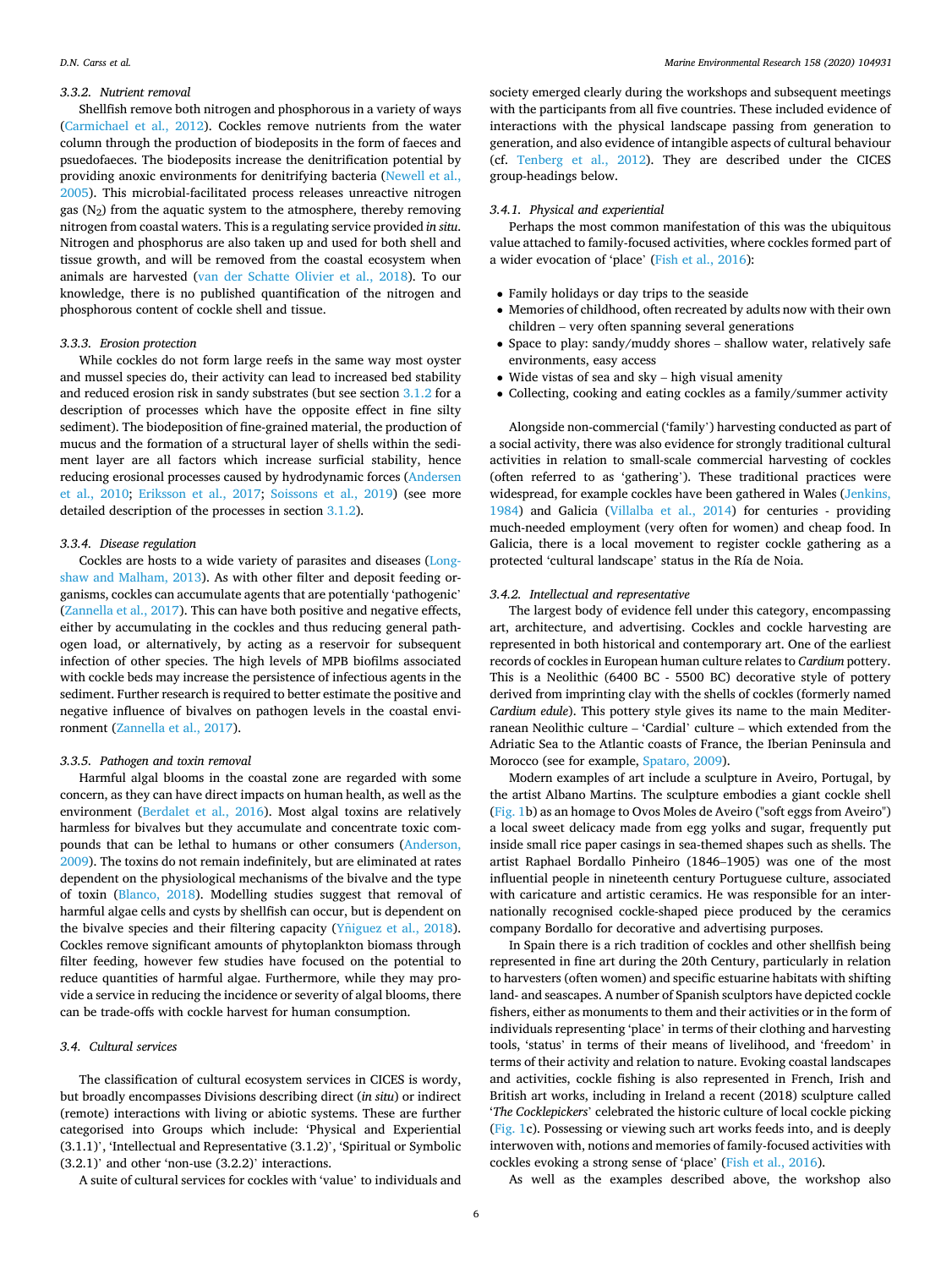produced other examples of cultural services provided by cockles. For example, their shells are an element of tourist trinkets and souvenirs in many coastal towns and villages ([Fig. 1](#page-4-0)d). Collecting seashore shells is a worldwide leisure activity, and is the basis of the scientific discipline of malacology. They are used as examples of anatomy and invertebrate structure in zoological textbooks; the presence of shells in the fossil record informs evolutionary studies; and their mineral content can reveal past climatological events and act as long-term archives.

#### *3.4.3. Spiritual and symbolic*

Cockles in folklore are difficult to classify, forming part of both inspirational but also symbolic values. Here we chose to group them under the latter, due to their role in defining national identity. Perhaps the most widely known example is that presented in the Irish (but also claimed as originally Scottish) folk song (ca. 1870s–1880s) celebrating the life of Molly Malone (see [Murphy, 1992](#page-9-0), see [Fig. 1e](#page-4-0)). The song (variously titled: "Molly Malone", "Cockles and Mussels" or "Dublin's Fair City") tells of a fishmonger who plied her trade on the streets. The persona of Molly Malone and her cry of "Cockles and mussels, alive, alive oh!" have become world famous. Set in Dublin, the song has become the unofficial anthem of Ireland sung regularly by crowds at international sporting events. Other human-associated links with cockles in the form of shell fragments are found throughout Ireland in archaeological remains from tombs (O'Nualláin, 1989), ringforts and monasteries [\(Murray, 2011\)](#page-9-0).

## *3.4.4. Other non-use values*

One service rarely discussed is the role of biotic/abiotic inspiration in language. Cockles provide some interesting examples, with some unusual alternative meanings in slang and vernacular language in several countries. In Cornwall, south west England, cockle gathering or 'raking' occurs each spring as part of the Christian Easter celebrations and is called "trigging" in the local dialect. This word is also slang for female masturbation (see lyrics for OutKast song 'Caroline'). In Portugal, *berbigão* - the word for cockle - is used as a synonym for the clitoris in vernacular language, presumably as a result of similarities in appearance between the shucked bivalve and the human female sex organ.

Besides cockles, but ecologically dependent on them (see section 2.5), shorebirds are also observed and used as artistic and spiritual inspiration by millions of people around the globe [\(Whelan et al., 2015\)](#page-9-0) and the large flocks of oystercatchers, red knot and other cockle-feeding birds are an integral part of the cultural experience of a visit to the coast. The indirect value of cockles to the bird watching economy is difficult to quantify but undoubtedly contributes to visitor numbers in coastal areas.

## *3.5. Preliminary valuation of ecosystem services from cockles in Europe*

The physical quantities of nutrients (nitrogen and phosphorous) removed from shell and tissue, the tonnage of meat and available shell aggregate are shown in Table 2 and the potential economic value in [Table 3.](#page-7-0) The largest non-food value is ascribed to shell waste. Annually 5543 tonnes of cockle shell are produced, having the potential to be used as aggregate, worth \$6.3 million (\$3.0 million–9.6 million). Nutrient

remediation has a lower value, predominantly for nitrogen removal, which could increase the value of the cockle industry by approximately \$1.2 million. If there were ready markets for all these services, the potential value of C*. edule* would be an additional \$7.5 million (\$3.5 million-\$11.5 million) annually.

#### **4. Concluding remarks**

The cockle is an important commercial and cultural species in those areas where it is common. This study suggests that the value and ecosystem importance of cockles is often overlooked, compared with other commercial bivalve species. Whilst often considered the 'poor relation' of mussels and oysters, cockles contribute significantly to the coastal systems where they occur. As an ecosystem engineer, the species is very effective at increasing the productivity of sedimentary habitats, and they directly provide a food source for predators, thereby supporting the diversity and productivity of a wide range of other species. Cockles are a key species, which provide regulating ecosystem services such as water purification and eutrophication control. They could also play a role in reducing bed erosion in areas dominated by sandy sediments although these effects have not been tested at a landscape scale, and further research is required to demonstrate the service of erosion protection *in situ*.

A second point to note is the wider societal value of cockles and the positive implication for their sustainable management through acknowledgement of the diverse cultural ecosystem services associated with them. There is a clear link between cockle harvesting and the historically less affluent coastal communities (acknowledged in popular songs and poems of oral tradition for example), and this was a common feature of the cultural footprint of cockles in all areas covered by the present work. Such clear cultural associations also suggest that the cockle may be a useful species to include in future exploration of cultural ecosystem services in coastal areas. Despite difficulties in quantitatively assessing cultural ecosystem services, they are often more directly and intuitively recognised by local stakeholders. Some studies suggest that the perception of value and the willingness to pay for environmental protection and greater management costs is higher in coastal indigenous communities than inland, when compared with other trade-offs ([Kirsten](#page-8-0)  [et al., 2015](#page-8-0)). Therefore, the work around cultural ecosystem services in cockles could facilitate both the adoption of measures for a more sustainable approach to their management and more effective communication of the importance of this coastal resource.

Against a background where little attention is usually given to cultural ecosystem services, there are calls to fill these knowledge gaps by linking ecosystem services research with cultural landscape research, through the common interest in the demands that people place on, and the benefits derived from, landscapes and ecosystems ([Schaich et al.,](#page-9-0)  [2010\)](#page-9-0). Landscapes – or seascapes – have been shown to provide a useful conceptual bridge between ecosystem functions and cultural values in the ecosystem (e.g. [Gee and Burkhard, 2010](#page-8-0)) as clear relationships between them are inherently difficult to establish ([Vejre et al., 2010](#page-9-0)). The physical landscape is a foundation but intangible value is assigned by adding cognitive and imaginative overlays to this environment ([Brady,](#page-7-0)  [2003;](#page-7-0) see also [Fischer and Hasse, 2001](#page-8-0)), the nature of which depends on

**Table 2** 

Estimated potential amount (t) of constituents within the reported European *C. edule* catch (2015).

| Country        | Total tonnage landed | Meat | Weight of shell | Nitrogen remediated | Phosphorus remediated |
|----------------|----------------------|------|-----------------|---------------------|-----------------------|
| Denmark        | 5917                 | 1065 | 1827            | 17.3                | 1.7                   |
| France         | 1896                 | 341  | 585             | 5.5                 | 0.6                   |
| Ireland        | 222                  | 40   | 69              | 0.6                 | 0.1                   |
| Italy          | 56                   | 10   | 17              | 0.2                 | 0.0                   |
| Portugal       | 1958                 | 352  | 605             | 5.7                 | 0.6                   |
| Spain          | 2623                 | 472  | 810             | 7.7                 | 0.8                   |
| United Kingdom | 5037                 | 907  | 1555            | 14.7                | 1.5                   |
| Total          | 18,027               | 3188 | 5469            | 51.7                | 5.1                   |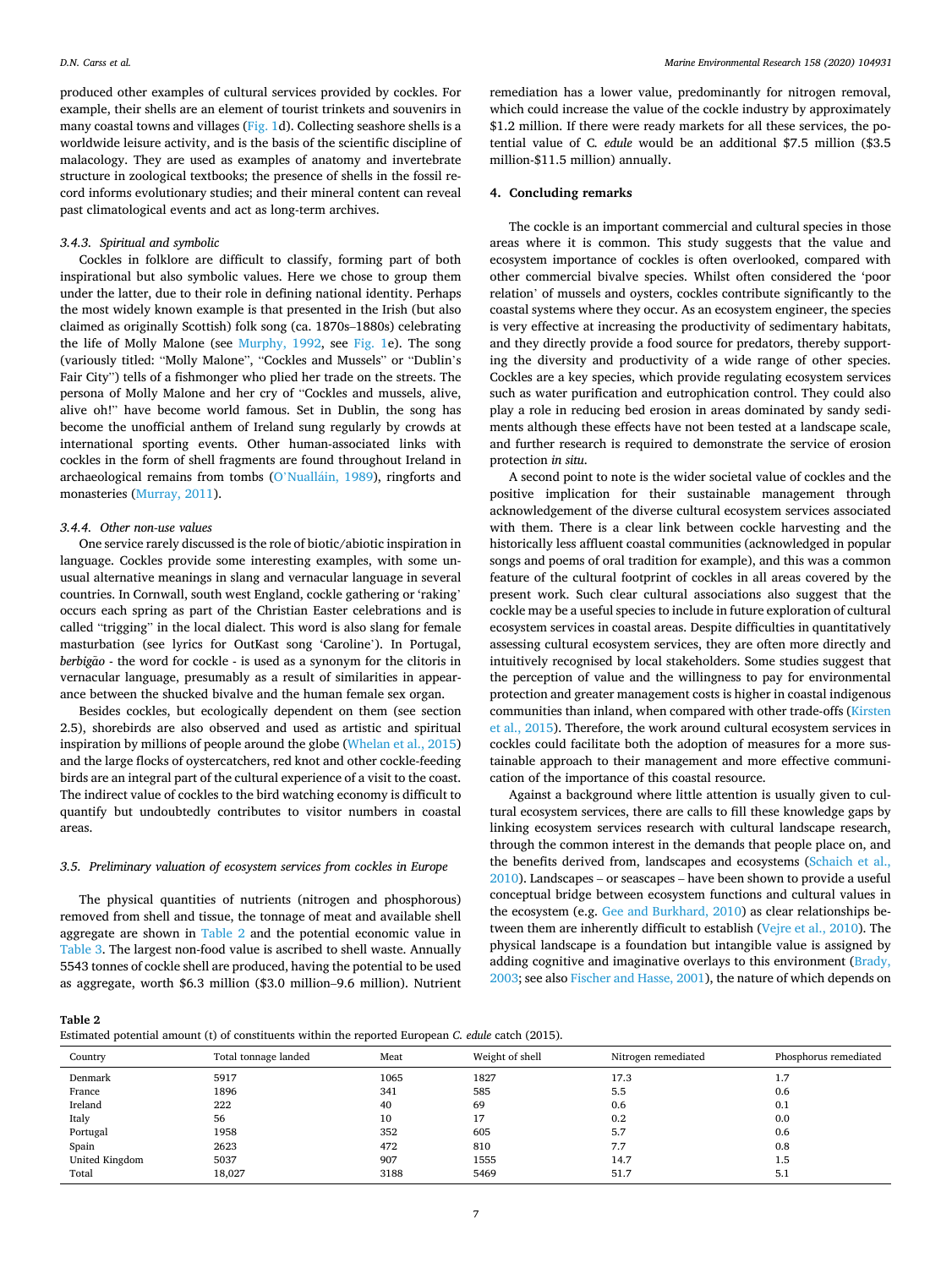<span id="page-7-0"></span>Estimated potential value [mean (range)] of shellfish ecosystem services for the reported European *C. edule* catch (2015). Units are x100,000 US\$.

| Country        | Meat                  | Shell as aggregate    | Nitrogen remediation | Phosphorus remediation | Total value of ecosystem services |
|----------------|-----------------------|-----------------------|----------------------|------------------------|-----------------------------------|
| Denmark        | $$38.1 (30.1 - 45.8)$ | $$21.1(10.0-32.2)$    | $$3.5(1.6-5.4)$      | $$0.6(0.2-1.0)$        | \$63.3 (41.9 - 84.4)              |
| France         | $$12.2(9.6-14.7)$     | $$6.8(3.2-10.3)$      | $$1.1(0.5-1.7)$      | $$0.2(0.1-0.3)$        | $$20.3(13.4-27.0)$                |
| Ireland        | $$1.5(1.1-1.8)$       | $$0.8(0.4-1.2)$       | $$0.1(0.1-0.2)$      | $$0.0 (0.0 - 0.0)$     | $$2.4(1.6-3.2)$                   |
| Italy          | $$0.4(0.3-0.4)$       | $$0.2(0.1-0.3)$       | $$0.0(0.0-0.1)$      | $$0.0(0.0-0.)$         | $$0.6(0.4-0.8)$                   |
| Portugal       | $$12.7(10.0-15.2)$    | $$7.0(3.3-10.7)$      | $$1.1(0.5-1.8)$      | $$0.2(0.1-0.3)$        | $$21.0(13.9-28.0)$                |
| Spain          | $$17.0(13.3-20.3)$    | $$9.3(4.4-14.3)$      | $$1.5(0.7-2.4)$      | $$0.3(0.1-0.4)$        | $$28.1(18.5-37.4)$                |
| United Kingdom | $$32.5(25.6-39.0)$    | $$17.9(8.5-27.4)$     | $$2.9(1.3-4.6)$      | $$0.5(0.2-0.9)$        | $$53.8 (35.6 - 71.9)$             |
| Total          | $$114.3(90.2-137.2)$  | $$63.1 (29.8 - 96.3)$ | $$10.3(4.6-16.0)$    | $$1.8(0.7-3.0)$        | $$189.5(125.3-252.6)$             |

prior experience, knowledge, imagination, expectations and tradition. In this context, so-called cultural heritage values [\(Millennium Ecosystem](#page-8-0)  [Assessment: MEA, 2005\)](#page-8-0) are important to consider in relation to ecosystem management because societies tend to place high value on the maintenance of historically important landscapes (cultural landscapes) or culturally significant species [\(Tenberg et al., 2012](#page-9-0)). Cockles are strongly associated with physical landscapes - the intertidal reaches of muddy and sandy shores, often in estuarine areas - and are usually the culturally significant species there.

The 'humble' cockle thus has the potential to become not only an important focus of conservation and for improved sustainable management practices in relatively economically-deprived coastal areas and communities, but also a model study species for the better integration of cultural ecosystem services within the broader paradigm and application of 'ecosystem services' as a way of conceptualising the environment. In addition, the more easily quantified regulating services such as nitrogen and phosphorus removal presented here, can be used in other coastal and restoration studies to evaluate the wider benefits of cockles beyond their simple production value for cockle meat.

#### **Declaration of competing interest**

None.

## **CRediT authorship contribution statement**

**David N. Carss:** Writing - original draft. **Ana C. Brito:** Writing original draft. Paula Chainho: Writing - original draft. Aurélie Ciutat: Writing - original draft. **Xavier de Montaudouin:** Writing - original draft. Rosa M. Fernández Otero: Writing - original draft. Mónica **Incera Filgueira:** Writing - original draft. **Angus Garbutt:** Writing original draft. **M. Anouk Goedknegt:** Writing - original draft. **Sharon A. Lynch:** Writing - original draft. **Kate E. Mahony:** Writing - original draft. **Olivier Maire:** Writing - original draft. **Shelagh K. Malham:**  Writing - original draft. **Francis Orvain:** Writing - original draft. **Andrew van der Schatte Olivier:** Writing - original draft. **Laurence Jones:** Writing - original draft.

### **Acknowledgements**

The research leading to this work was co-financed and supported by funding from the European Union - Interreg Atlantic Area Programme through the European Regional Development Fund (ERDF) for the project 'Co-Operation for Restoring CocKle SheLLfisheries and its Ecosystem Services in the Atlantic Area' (COCKLES, EAPA\_458/2016), [www.cockles-project.eu.](http://www.cockles-project.eu) The authors would like to thank the COCKLES consortium, including full partners and associated partners, for providing invaluable support in project meetings. David Iglesias (CIMAR) offered helpful comments on the initial structure of this paper. Ana C. Brito was funded by Fundação para a Ciência e a Tecnologia Scientific Employment Stimulus Programme (CEECIND/00095/2017). This study also received further support from Fundação para a Ciência e a Tecnologia, through the strategic project (UID/MAR/04292/2013) granted to MARE. This study was partly supported by a NERC/ESRC/

AHRC funded grant, Award Number: NE/NO13573/1. Andrew van der Schatte Olivier was funded by Knowledge Economy Skills Scholarships (KESS 2), a pan-Wales higher level skills initiative led by Bangor University on behalf of the HE sector in Wales. It is part funded by the Welsh Government's European Social Fund (ESF) convergence programme for West Wales and the Valleys with additional support from Deepdock Ltd.

#### **References**

- [Aller, R.C., 1982. The effects of macrobenthos on chemical properties of marine sediment](http://refhub.elsevier.com/S0141-1136(19)30618-X/sref1)  [and overlying water. In: McCall, Pl, Tevesz, M.J.S. \(Eds.\), Animal-sediment](http://refhub.elsevier.com/S0141-1136(19)30618-X/sref1) [Relations-The Biogenic Alteration of Sediments. Topics in Geobiology Plenum Press,](http://refhub.elsevier.com/S0141-1136(19)30618-X/sref1)  [New York \(Plenum Press, New York\).](http://refhub.elsevier.com/S0141-1136(19)30618-X/sref1)
- [Anderson, D.M., 2009. Approaches to monitoring, control and management of harmful](http://refhub.elsevier.com/S0141-1136(19)30618-X/sref2)
- [algal blooms \(HABs\). Ocean Coast Manag. 52, 342](http://refhub.elsevier.com/S0141-1136(19)30618-X/sref2)–347. [Andersen, T.J., Lanuru, M., van Bernem, C., Pejrup, M., Rirthmueller, R., 2010.](http://refhub.elsevier.com/S0141-1136(19)30618-X/sref3) *In situ*  [erosion measurements on fine-grained sediments from the Bay of Fundy. Mar. Geol.](http://refhub.elsevier.com/S0141-1136(19)30618-X/sref3)  [108, 175](http://refhub.elsevier.com/S0141-1136(19)30618-X/sref3)–196.
- Andr�e, C., Rosenberg, R., 1991. Adult–[larval interactions in the suspension-feeding](http://refhub.elsevier.com/S0141-1136(19)30618-X/sref4) bivalves *Cerastoderma edule* and *Mya arenaria*[. Mar. Ecol. Prog. Ser. 71, 227](http://refhub.elsevier.com/S0141-1136(19)30618-X/sref4)–234.
- [Barbier, E.B., Hacker, S.D., Kennedy, K., Koch, E.W., Stier, A.C., Silliman, B.R., 2011. The](http://refhub.elsevier.com/S0141-1136(19)30618-X/sref5)  [value of estuarine and coastal ecosystem servivces. Ecol. Monogr. 81 \(2\), 169](http://refhub.elsevier.com/S0141-1136(19)30618-X/sref5)–193.
- [Bateman, I.J., Mace, G.M., Fezzi, C., Atkinson, G., Turner, K., 2011. Economic analysis](http://refhub.elsevier.com/S0141-1136(19)30618-X/sref6) [for ecosystem service assessments. Environ. Resour. Econ. 48, 177](http://refhub.elsevier.com/S0141-1136(19)30618-X/sref6)–218.
- Beaumont, N.J., Jones, L., Garbutt, A., Hansom, J.D., Toberman, M., 2014. The value of carbon sequestration and storage in UK coastal habitats. Estuar. Coast Shelf Sci. 137, 32–40. <https://doi.org/10.1016/j.ecss.2013.11.022>.
- [Berdalet, E., Fleming, L.E., Gowen, R., Davidson, K., Hess, P., Backer, L.C., Moore, S.,](http://refhub.elsevier.com/S0141-1136(19)30618-X/sref8)  [Hoagland, P., Enevoldsen, H., 2016. Marine harmful algal blooms, human health and](http://refhub.elsevier.com/S0141-1136(19)30618-X/sref8)  [wellbeing: challenges and opportunities in the 21st century. J. Mar. Biol. Assoc. U. K.](http://refhub.elsevier.com/S0141-1136(19)30618-X/sref8)  [96, 61](http://refhub.elsevier.com/S0141-1136(19)30618-X/sref8)–91.
- Beseres Pollack, J., Yoskowitz, D., Kim, H.C., Montagna, P.A., 2013. Role and value of nitrogen regulation provided by oysters (*Crassostrea virginica*) in the mission-aransas estuary, Texas, USA. PLoS One 8. <https://doi.org/10.1371/journal.pone.0065314>.
- [Beukema, J.J., Dekker, R., 2005. Decline of recruitment success in cockles and other](http://refhub.elsevier.com/S0141-1136(19)30618-X/sref10) [bivalves in the Wadden Sea: possible role of climate change, predation on postlarvae](http://refhub.elsevier.com/S0141-1136(19)30618-X/sref10)  [and fisheries. Mar. Ecol. Prog. Ser. 287, 149](http://refhub.elsevier.com/S0141-1136(19)30618-X/sref10)–167.
- Blake, D.P., Tomley, F.M., 2014. Securing poultry production from the ever-present Eimeria challenge. Trends Parasitol. 30 (1), 12–19. [https://doi.org/10.1016/j.](https://doi.org/10.1016/j.pt.2013.10.003)  [pt.2013.10.003.](https://doi.org/10.1016/j.pt.2013.10.003)

[Blanco, J., 2018. Accumulation of dinophysis toxins in bivalve molluscs. Toxins 10, 453.](http://refhub.elsevier.com/S0141-1136(19)30618-X/sref12) [Boyd, J., Banzhaf, S., 2007. What are ecosystem services? The need for standardized](http://refhub.elsevier.com/S0141-1136(19)30618-X/sref13)

- [environmental accounting units. Ecol. Econ. 63, 616](http://refhub.elsevier.com/S0141-1136(19)30618-X/sref13)–626.
- [Brito, A.C., Newton, A., Tett, P., Fernandes, T.F., 2010. Sediment and water nutrients and](http://refhub.elsevier.com/S0141-1136(19)30618-X/sref14)  [microalgae in a coastal shallow lagoon, Ria Formosa \(Portugal\): implications for the](http://refhub.elsevier.com/S0141-1136(19)30618-X/sref14)  [water framwork directive. J. Environ. Monit. 12, 318](http://refhub.elsevier.com/S0141-1136(19)30618-X/sref14)–328.
- [Brady, E., 2003. Aesthetics of the Natural Environment. Edinburgh University Press,](http://refhub.elsevier.com/S0141-1136(19)30618-X/sref15) **[Edinburgh](http://refhub.elsevier.com/S0141-1136(19)30618-X/sref15)**
- Brock, V., Kofoed, L.H., 1987. Species specific irrigatory efficiency in *Cardium*  (Cerastoderma) *edule* (L.) and *C. lamarcki* (Reeve) responding to different environmental temperatures. Biol. Oceanogr. 4 (3), 211–226. [https://doi.org/](https://doi.org/10.1080/01965581.1987.10749491)  [10.1080/01965581.1987.10749491](https://doi.org/10.1080/01965581.1987.10749491).
- [Brock, V., Wolowicz, M., 1994. Compositions of European population of the](http://refhub.elsevier.com/S0141-1136(19)30618-X/sref17)  [cerastoderma complex based on reproductive physiology and biochemistry. Oceanol.](http://refhub.elsevier.com/S0141-1136(19)30618-X/sref17)  [Acta 17, 97](http://refhub.elsevier.com/S0141-1136(19)30618-X/sref17)–103.
- [Bryant, D.M., 1979. Effects of prey density and site character on estuary usage by](http://refhub.elsevier.com/S0141-1136(19)30618-X/sref18) [overwintering waders \(Charadrii\). Estuarine. Coast. Mar. Sci. 9, 369](http://refhub.elsevier.com/S0141-1136(19)30618-X/sref18)–384.
- Cadée, G.C., 1994. Eider, shelduck, and other predators, the main producers of shell [fragments in the Wadden Sea: palaeoecological implications. Palaeontology 37,](http://refhub.elsevier.com/S0141-1136(19)30618-X/sref19)  181–[202](http://refhub.elsevier.com/S0141-1136(19)30618-X/sref19).
- Carmichael, R.H., Walton, W., Clark, H., 2012. Bivalve-enhanced nitrogen removal from coastal estuaries. Can. J. Fish. Aquat. Sci. 69, 1131–1149. [https://doi.org/10.1139/](https://doi.org/10.1139/f2012-057)  [f2012-057.](https://doi.org/10.1139/f2012-057)
- Carr, M.H., Hixon, M.A., 2004. Artificial reefs: the importance of comparisons with natural reefs. Fisheries 22, 28–33. [https://doi.org/10.1577/1548-8446\(1997\)](https://doi.org/10.1577/1548-8446(1997)022<0028:artioc>2.0.co;2) 022*<*[0028:artioc](https://doi.org/10.1577/1548-8446(1997)022<0028:artioc>2.0.co;2)*>*2.0.co;2.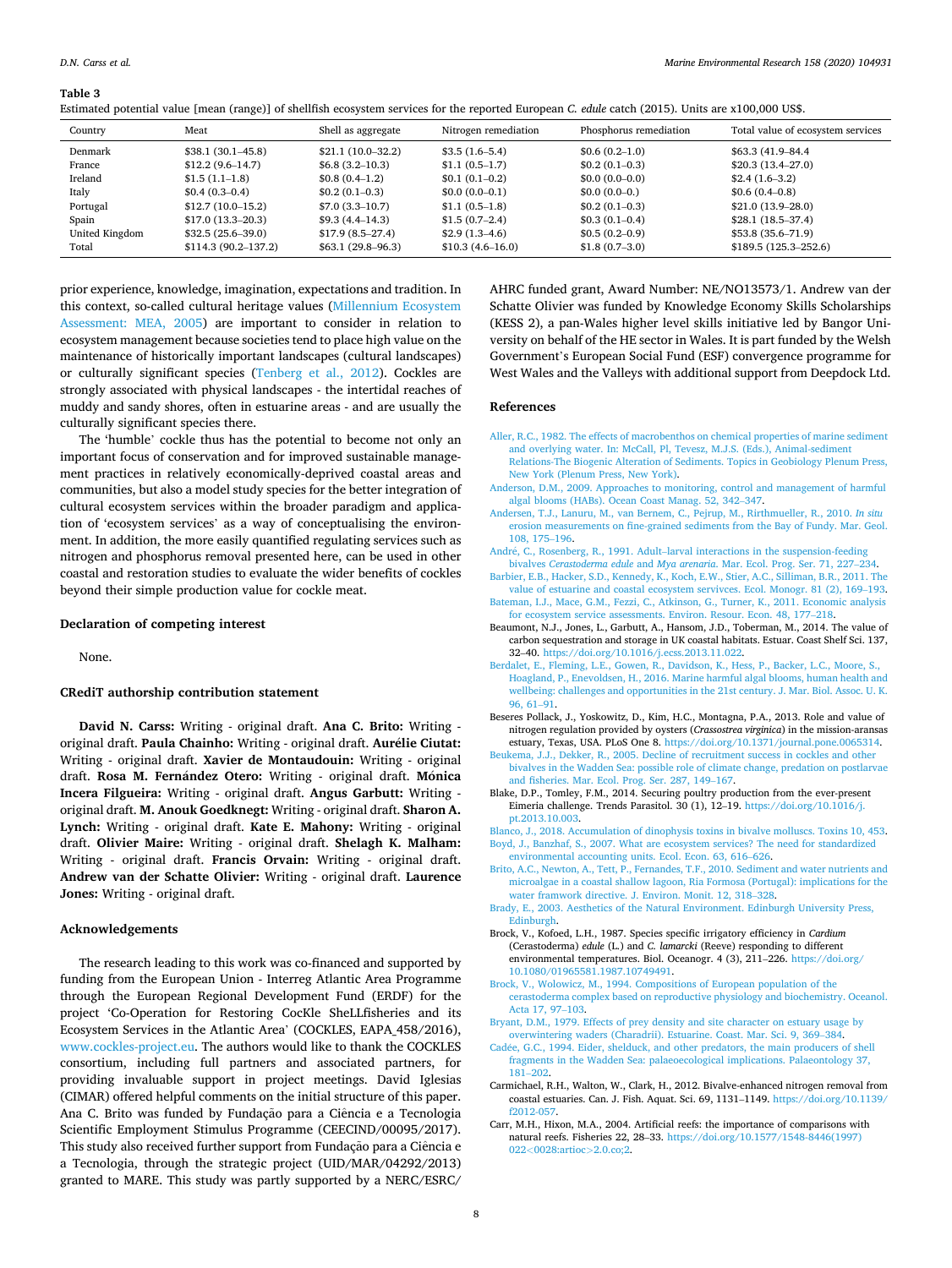<span id="page-8-0"></span>Chan, K.M.A., Satterfield, T., Goldstein, J., 2012. Rethinking ecosystem services to better address and navigate cultural values. Ecol. Econ. 74, 8–18. [https://doi.org/10.1016/](https://doi.org/10.1016/j.ecolecon.2011.11.011)  [j.ecolecon.2011.11.011](https://doi.org/10.1016/j.ecolecon.2011.11.011).

- [Ciutat, A., Widdows, J., Pope, N.D., 2007. Effect of](http://refhub.elsevier.com/S0141-1136(19)30618-X/sref23) *Cerastoderma edule* density on near[bed hydrodynamics and stability of cohesive muddy sediments. J. Exp. Mar. Biol.](http://refhub.elsevier.com/S0141-1136(19)30618-X/sref23) [Ecol. 346, 114](http://refhub.elsevier.com/S0141-1136(19)30618-X/sref23)–126.
- [Ciutat, A., Widdows, J., Readman, J.W., 2006. Influence of cockle](http://refhub.elsevier.com/S0141-1136(19)30618-X/sref24) *Cerastoderma edule*  [bioturbation and tidal-current cycles on resuspension of sediment and polycyclic](http://refhub.elsevier.com/S0141-1136(19)30618-X/sref24)  [aromatic hydrocarbons. Mar. Ecol. Prog. Ser. 328, 51](http://refhub.elsevier.com/S0141-1136(19)30618-X/sref24)–64.
- Clements, J.C., Comeau, L.A., 2019. Nitrogen removal potential of shellfish aquaculture harvests in eastern Canada: a comparison of culture methods. Aquac. Rep. 13, 100183. [https://doi.org/10.1016/j.aqrep.2019.100183.](https://doi.org/10.1016/j.aqrep.2019.100183)
- Coen, L.D., Brumbaugh, R.D., Bushek, D., Grizzle, R., Luckenbach, M.W., Posey, M.H., Powers, S.P., Tolley, S.G., 2007. Ecosystem services related to oyster restoration. Mar. Ecol. Prog. Ser. 341, 303–307. [https://doi.org/10.3354/meps341299.](https://doi.org/10.3354/meps341299)
- [Cranford, P.J., Ward, J.E., Shumway, S.E., 2011. Bivalve filter feeding: variability and](http://refhub.elsevier.com/S0141-1136(19)30618-X/sref27)  [limits of the aquaculture biofilter \(Chapter 4\). In: Shumway, S.E. \(Ed.\), Shellfish](http://refhub.elsevier.com/S0141-1136(19)30618-X/sref27) [Aquaculture and the Environment \(Wiley-Blackwell, Hoboken\)](http://refhub.elsevier.com/S0141-1136(19)30618-X/sref27).
- Díaz, S., Demissew, S., Carabias, J., et al., 2015. The IPBES conceptual framework—connecting nature and people. Curr. Opin. Environ. Sustain. 14, 1–16. <https://doi.org/10.1016/j.cosus t.2014.11.002>.
- [Donadi, S., Westra, J., Weerman, E.J., van der Heide, T., van der Zee, E., van de](http://refhub.elsevier.com/S0141-1136(19)30618-X/sref29)  [Koppel, J., Olff, H., Piersma, T., van der Veer, H.W., Eriksson, B.K., 2013. Non](http://refhub.elsevier.com/S0141-1136(19)30618-X/sref29)[trophic interactions control benthic producers on intertidal flats. Ecosystems 16,](http://refhub.elsevier.com/S0141-1136(19)30618-X/sref29)  [1325](http://refhub.elsevier.com/S0141-1136(19)30618-X/sref29)–1335.
- [Donadi, S., van der Heide, T., Piersma, T., van derr Zee, E.M., Weernam, E.J., van de](http://refhub.elsevier.com/S0141-1136(19)30618-X/sref30) [Koppel, J., Olff, H., Devine, C., Hernawan, U.E., Boers, M., Planthof, L., Eriksson, B.](http://refhub.elsevier.com/S0141-1136(19)30618-X/sref30)  [K., 2015. Multi-scale habitat modification by coexisting ecosystem engineers drives](http://refhub.elsevier.com/S0141-1136(19)30618-X/sref30)  [spatial separation of macroinvertebrate functional groups. Oikos 124, 2502-1510.](http://refhub.elsevier.com/S0141-1136(19)30618-X/sref30)
- [Duarte, C., Iriarte, E., Diniz, M., Arias, P., 2017. The microstratigraphic record of human](http://refhub.elsevier.com/S0141-1136(19)30618-X/sref31)  [activities and formation processes at the Mesolithic shell midden of Poças de Sao](http://refhub.elsevier.com/S0141-1136(19)30618-X/sref31) ~ [Bento \(Sado Valley, Portugal\). Archaeol. Anthropol. Sci. 11 \(2\), 483](http://refhub.elsevier.com/S0141-1136(19)30618-X/sref31)–509.
- Duncan, P.F., Ghys, A., 2019. Shells as collector's items. In: Smaal, A.C., Ferreira, J.G., Grant, J., Petersen, J.K., Strand, Ø. (Eds.), Goods and Services of Marine Bivalves. Springer International Publishing, Cham, pp. 381–411. [https://doi.org/10.1007/](https://doi.org/10.1007/978-3-319-96776-9_20)  [978-3-319-96776-9\\_20.](https://doi.org/10.1007/978-3-319-96776-9_20)
- [Ens, B.J., Smaal, A.C., de Vlas, J., 2004. The Effects of Shellfish Fishery on the](http://refhub.elsevier.com/S0141-1136(19)30618-X/sref33)  [Ecosystems of the Dutch Wadden Sea and Oosterschelde. Final Report on the Second](http://refhub.elsevier.com/S0141-1136(19)30618-X/sref33)  [Phase of the Scientific Evaluation of the Dutch Shellfish Fishery Policy \(EVA II\).](http://refhub.elsevier.com/S0141-1136(19)30618-X/sref33)  [Alterra Rapport 1011, RIVO Rapport C056/04, RIKZ-Rapport RKZ/2004.031, Alterra](http://refhub.elsevier.com/S0141-1136(19)30618-X/sref33)  [\(Wageningen\)](http://refhub.elsevier.com/S0141-1136(19)30618-X/sref33).
- [Eriksson, B.K., Westra, J., van Gerwen, I., Weerman, E., van der Zee, E., van der](http://refhub.elsevier.com/S0141-1136(19)30618-X/sref34) [Heide, T., van de Koppel, J., Olff, H., Piersma, T., Donadi, S., 2017. Facilitation by](http://refhub.elsevier.com/S0141-1136(19)30618-X/sref34)  [ecosystem engineers enhances nutrient effects in an intertidal system. Ecosphere ESA](http://refhub.elsevier.com/S0141-1136(19)30618-X/sref34)  [Open Access J. 8, 12.](http://refhub.elsevier.com/S0141-1136(19)30618-X/sref34)
- Fernández-Rodríguez, [C., Bejega-García, V., Gonz](http://refhub.elsevier.com/S0141-1136(19)30618-X/sref35)éles-Gómez-de-Agüero, E., 2014. [Shellfish gathering during the iron age and roman times in the northwest of the](http://refhub.elsevier.com/S0141-1136(19)30618-X/sref35) Iberian Peninsula. In: Szabó, K., Dupont, C., Dimitrijević, V., Gastélum, L.J., [Serrand, N. \(Eds.\), Archaeomalacology: Shells in the Archaeological Record.](http://refhub.elsevier.com/S0141-1136(19)30618-X/sref35)  Archaeopress, Oxford, pp. 134–[145. BAR International Series 2666](http://refhub.elsevier.com/S0141-1136(19)30618-X/sref35).
- Fish, R., Church, A., Winter, M., 2016. Conceptualising cultural ecosystem services: a novel framework for research and critical engagement. Ecosyst. Serv. 21, 208–217. <https://doi.org/10.1016/j.ecoser.2016.09.002>.
- [Fischer, L., Hasse, J., 2001. Historical and current perceptions of the landscapes in the](http://refhub.elsevier.com/S0141-1136(19)30618-X/sref37) [wadden sea region. In: Vollmer, M., Guldberg, M., Maluck, M., van Marrewijk, D.,](http://refhub.elsevier.com/S0141-1136(19)30618-X/sref37)  [Schlicksbier, G. \(Eds.\), Landscape and Cultural Heritage in the Wadden Sea](http://refhub.elsevier.com/S0141-1136(19)30618-X/sref37)  Region—[Project Report. Wadden Sea Ecosystem No. 12. Common Wadden Sea](http://refhub.elsevier.com/S0141-1136(19)30618-X/sref37) [Secretariat, Wilhelmshaven, Germany, pp. 72](http://refhub.elsevier.com/S0141-1136(19)30618-X/sref37)–97.
- [Floor, J.R., van Koppen, C.S.A., Dris\), Lindeboom, H.J., 2013. A review of science-policy](http://refhub.elsevier.com/S0141-1136(19)30618-X/sref38)  interactions in the Dutch Wadden Sea – [the cockle fishery and gas exploitation](http://refhub.elsevier.com/S0141-1136(19)30618-X/sref38) [controversies. J. Sea Res. 82, 165](http://refhub.elsevier.com/S0141-1136(19)30618-X/sref38)–175.
- Garcia Rodrigues, J., Conides, A., Rivero Rodriguez, S., Raicevich, S., Pita, P., Kleisner, K., Pita, C., Lopes, P., Alonso Roldán, V., Ramos, S., Klaoudatos, D., Outeiro, L., Armstrong, C., Teneva, L., Stefanski, S., Böhnke-Henrichs, A., Kruse, M., Lillebø, A., Bennett, E., Belgrano, A., Murillas, A., Sousa Pinto, I., Burkhard, B., Villasante, S., 2017. Marine and coastal cultural ecosystem services: knowledge gaps and research priorities. One Ecosyst. 2, e12290 https://doi.org/10.3897/onee [e12290.](https://doi.org/10.3897/oneeco.2.e12290)
- [Gee, K., Burkhard, B., 2010. Cultural ecosystem services in the context of offshore wind](http://refhub.elsevier.com/S0141-1136(19)30618-X/sref40)  [farming: a case study from the west coast of Schleswig-Holstein. Ecol. Complex. 7,](http://refhub.elsevier.com/S0141-1136(19)30618-X/sref40) 349–[358](http://refhub.elsevier.com/S0141-1136(19)30618-X/sref40).
- Gentry, R.R., Alleway, H.K., Bishop, M.J., Gillies, C.L., Waters, T., Jones, R., 2019. Exploring the potential for marine aquaculture to contribute to ecosystem services. Rev. Aquacult. 1–14. [https://doi.org/10.1111/raq.12328.](https://doi.org/10.1111/raq.12328)
- Grabowski, J.H., Peterson, C.H., 2007. Restoring oyster reefs to recover ecosystem services. Theor. Ecol. Ser. 4, 281–298. [https://doi.org/10.1016/S1875-306X\(07\)](https://doi.org/10.1016/S1875-306X(07)80017-7) [80017-7](https://doi.org/10.1016/S1875-306X(07)80017-7).
- [Haines-Young, R., Potschin, M.B., 2018. Common International Classification of](http://refhub.elsevier.com/S0141-1136(19)30618-X/sref43) [Ecosystem Services \(CICES\) V5.1 and Guidance on the Application of the Revised](http://refhub.elsevier.com/S0141-1136(19)30618-X/sref43) **Structure**
- Hamadeh, N., Mouyelo-Katoula, M., Konijn, P., Koechlin, F., 2017. Purchasing power parities of currencies and real expenditures from the International Comparison Program: recent results and uses. Soc. Indicat. Res. 131, 23–42. [https://doi.org/](https://doi.org/10.1007/s11205-015-1215-z) [10.1007/s11205-015-1215-z.](https://doi.org/10.1007/s11205-015-1215-z)
- [Hayward, P.J., Ryland, J.S., 1995. Handbook of the Marine Fauna of North-West Europe.](http://refhub.elsevier.com/S0141-1136(19)30618-X/sref45)  [Oxford University Press, Oxford, p. 812](http://refhub.elsevier.com/S0141-1136(19)30618-X/sref45).

Hazurina Othman, N., Hisham Abu Bakar, B., Mat Don, M., Azmi Megat Johari, M., 2013. Cockle shell ash replacement forcement and filler in concrete. Malays. J. Civ. Eng. 25, 201–211.<https://doi.org/10.11113/MJCE.V25N2.303>.

Heid, M., 2018. Is shellfish healthy? Here's what the experts say. *Time* [online] Available at: <http://time.com/5341293/is-shellfish-healthy/>. Accessed 21 Feb. 2019.

[Herbert, R.J., Roberts, C., Humphreys, J., Fletcher, S., 2012. The Pacific Oyster](http://refhub.elsevier.com/S0141-1136(19)30618-X/sref48) (*Crassostrea gigas*[\) in the UK: Economic, Legal and Environmental Issues Associated](http://refhub.elsevier.com/S0141-1136(19)30618-X/sref48)  [with its Cultivation, Wild Establishment and Exploitation. Report to Shellfish](http://refhub.elsevier.com/S0141-1136(19)30618-X/sref48)  [Association of Great Britain](http://refhub.elsevier.com/S0141-1136(19)30618-X/sref48).

Hickey, J.P., 2009. Carbon sequestration potential of shellfish. Available from: URL. ww.thefishsite.com/articles/615/carbon-sequestationpotential-of-shell accessed 09 August 2019.

- [Iglesias, J.I.P., Urrutia, M.B., Navarro, E., Alvarez-Jorna, P., Larretxea, X., Bougrier, S.,](http://refhub.elsevier.com/S0141-1136(19)30618-X/sref50)  [Heral, M., 1996. Variability of feeding processes in the cockle](http://refhub.elsevier.com/S0141-1136(19)30618-X/sref50) *Cerastoderma edule* (L.) [in response to changes in seston concentration and composition. J. Exp. Mar. Biol.](http://refhub.elsevier.com/S0141-1136(19)30618-X/sref50) [Ecol. 197 \(1\), 121](http://refhub.elsevier.com/S0141-1136(19)30618-X/sref50)–143.
- [Jenkins, J.G., 1984. Cockles and Mussels: Aspects of Shellfish-Gathering in Wales.](http://refhub.elsevier.com/S0141-1136(19)30618-X/sref51) [National Museum of Wales \(Welsh Folk Museum\) pp32, Cardiff.](http://refhub.elsevier.com/S0141-1136(19)30618-X/sref51)
- [Jones, M.L.M., Angus, S., Cooper, A., Doody, P., Everard, M., Garbutt, A., Gilchrist, P.,](http://refhub.elsevier.com/S0141-1136(19)30618-X/sref52) [Hansom, G., Nicholls, R., Pye, K., Ravenscroft, N., Rees, S., Rhind, P.,](http://refhub.elsevier.com/S0141-1136(19)30618-X/sref52)  [Whitehouse, A., 2011. Coastal margins \[chapter 11\]. In: UK National Ecosystem](http://refhub.elsevier.com/S0141-1136(19)30618-X/sref52) Assessment. Understanding Nature'[s Value to Society. Technical Report,](http://refhub.elsevier.com/S0141-1136(19)30618-X/sref52) pp. 411–[457. Cambridge, UNEP-WCMC.](http://refhub.elsevier.com/S0141-1136(19)30618-X/sref52)
- [Jones, L., Norton, L., Austin, Z., Browne, A.L., Donovan, D., Emmett, B.A., Grabowski, Z.](http://refhub.elsevier.com/S0141-1136(19)30618-X/sref53)  [J., Howard, D.C., Jones, J.P.G., Kenter, J.O., Manley, W., 2016. Stocks and flows of](http://refhub.elsevier.com/S0141-1136(19)30618-X/sref53)  [natural and human-derived capital in ecosystem services. Land Use Pol. 52,](http://refhub.elsevier.com/S0141-1136(19)30618-X/sref53) 151–[162](http://refhub.elsevier.com/S0141-1136(19)30618-X/sref53).
- [Kang, C.K., Sauriau, P.G., Richard, P., Blanchard, G.F., 1999. Food sources of the infaunal](http://refhub.elsevier.com/S0141-1136(19)30618-X/sref54)  suspension-feeding bivalve *Cerastoderma edule* [in a muddy sandflat of Marennes-](http://refhub.elsevier.com/S0141-1136(19)30618-X/sref54)Oléron Bay, as determined by analyses of carbon and nitrogen stable isotopes. Mar. [Ecol. Prog. Ser. 187, 147](http://refhub.elsevier.com/S0141-1136(19)30618-X/sref54)–158.
- [Karlson, K., Bonsdorff, E., Rosenber, R., 2007. The impact of benthic macrofauna for](http://refhub.elsevier.com/S0141-1136(19)30618-X/sref55)  [nutrient fluxes from Baltic Sea sediments. Ambio 36, 161](http://refhub.elsevier.com/S0141-1136(19)30618-X/sref55)–167.
- [Kelley, K.N., 2009. Use of Recycled Oyster Shells as Aggregate for Previous Concrete.](http://refhub.elsevier.com/S0141-1136(19)30618-X/sref56)  [MSC Thesis. University of Florida, Gainesville, FLA, p. 64, 64.](http://refhub.elsevier.com/S0141-1136(19)30618-X/sref56)
- Kirsten, L.L., Oleson, M.B., Brander, L.M., Oliver, T.A., van Beek, I., Zafindrasilivonona, B., van Beukering, P., 2015. Cultural bequest values for ecosystem service flows among indigenous Fishers: a discrete choice experiment validated with mixed methods. Ecol. Econ. 114, 104–116. [https://doi.org/10.1016/](https://doi.org/10.1016/j.ecolecon.2015.02.028)  [j.ecolecon.2015.02.028](https://doi.org/10.1016/j.ecolecon.2015.02.028).
- [Kristensen, E., Penha-Lopes, G., Delefosse, M., Valdemarsen, T., Quintana, C.O., Banta, G.](http://refhub.elsevier.com/S0141-1136(19)30618-X/sref58)  [T., 2012. What is bioturbation? The need for a precise definition for fauna in aquatic](http://refhub.elsevier.com/S0141-1136(19)30618-X/sref58)  [sciences. Mar. Ecol. Prog. Ser. 446, 285](http://refhub.elsevier.com/S0141-1136(19)30618-X/sref58)–302.
- Lertwattanaruk, P., Makul, N., Siripattarapravat, C., 2012. Utilization of ground waste seashells in cement mortars for masonry and plastering. J. Environ. Manag. 111, 133–141. [https://doi.org/10.1016/j.jenvman.2012.06.032.](https://doi.org/10.1016/j.jenvman.2012.06.032)
- Lindahl, O., Hart, R., Hernroth, B., Kollberg, S., Loo, L.O., Olrog, L., Rehnstam-Holm, A. S., Svensson, J., Svensson, S., Syversen, U., 2005. Improving marine water quality by mussel farming: a profitable solution for Swedish society. Ambio 34 (2), 131–138. [https://doi.org/10.1639/0044-7447\(2005\)034\[0131:imwqbm\]2.0.co;2.](https://doi.org/10.1639/0044-7447(2005)034[0131:imwqbm]2.0.co;2)
- [Li, B., Cozzoli, F., Soissons, L.M., Bouma, T.J., Chen, L., 2017. Effects of bioturbation on](http://refhub.elsevier.com/S0141-1136(19)30618-X/sref61)  [the erodibility of cohesive versus non-cohesive sediments along a current-velocity](http://refhub.elsevier.com/S0141-1136(19)30618-X/sref61)
- [gradient. J. Exp. Mar. Biol. Ecol. 496, 84](http://refhub.elsevier.com/S0141-1136(19)30618-X/sref61)–90. [Liu, H., Su, J., 2017. Vulnerability of China](http://refhub.elsevier.com/S0141-1136(19)30618-X/sref62)'s nearshore ecosystems under intensive [mariculture development. Environ. Sci. Pollut. Control Ser. 24, 8957](http://refhub.elsevier.com/S0141-1136(19)30618-X/sref62)–8966.
- [Longshaw, M., Malham, S.K., 2013. A review of the infectious agents, parasites,](http://refhub.elsevier.com/S0141-1136(19)30618-X/sref63)  [pathogens and commensals of European cockles \(](http://refhub.elsevier.com/S0141-1136(19)30618-X/sref63)*Cerastoderma edule* and *C. glaucum*). [J. Mar. Biol. Assoc. UK 93, 227](http://refhub.elsevier.com/S0141-1136(19)30618-X/sref63)–247.
- [Malham, S.K., Hutchinson, T.H., Longshaw, M., 2012. A review of the biology of](http://refhub.elsevier.com/S0141-1136(19)30618-X/sref64) European cockles (*Cerastoderma* [spp.\). J. Mar. Biol. Assoc. UK 92, 1563](http://refhub.elsevier.com/S0141-1136(19)30618-X/sref64)–1577.
- [Marine Management Organisation, 2017. UK Seas Fisheries Statistics 2017. A National](http://refhub.elsevier.com/S0141-1136(19)30618-X/sref65)  [Statistics Publication.](http://refhub.elsevier.com/S0141-1136(19)30618-X/sref65)
- Mascaró, [M., Seed, R., 2000. Foraging behavior of](http://refhub.elsevier.com/S0141-1136(19)30618-X/sref66) *Carcinus maenas* (L.): comparisons of [size-selective predation on four species of bivalve prey. J. Shellfish Res. 19, 283](http://refhub.elsevier.com/S0141-1136(19)30618-X/sref66)–291.
- [McLeod, I.M., zu Ermgassen, P.S.E., Gillies, C.L., Hancock, B., Humphries, A., 2019.](http://refhub.elsevier.com/S0141-1136(19)30618-X/sref67)  Chapter 25 – [can bivalve habitat restoration improve degraded estuaries? Coasts](http://refhub.elsevier.com/S0141-1136(19)30618-X/sref67)  [Estuar. Future 427](http://refhub.elsevier.com/S0141-1136(19)30618-X/sref67)–442.
- [Meadows, P.S., Meadows, A., Murray, J.M.H., 2012. Biological modifiers of marine](http://refhub.elsevier.com/S0141-1136(19)30618-X/sref68) [benthic seascapes: their role as ecosystem engineers. Geomorphology 157](http://refhub.elsevier.com/S0141-1136(19)30618-X/sref68)–158, 31–[48](http://refhub.elsevier.com/S0141-1136(19)30618-X/sref68).
- Meadowcroft, J., Blundell, J., 2004. The Morecambe Bay cockle pickers: market failure or government disaster? Econ. Far E. Aff. 24, 69–71. [https://doi.org/10.1111/](https://doi.org/10.1111/j.1468-0270.2004.t01-1-00495.x)  [j.1468-0270.2004.t01-1-00495.x.](https://doi.org/10.1111/j.1468-0270.2004.t01-1-00495.x)
- Mermillod-Blondin, F., 2011. The functional significance of bioturbation and biodeposition on biogeochemical processes at the water–sediment interface in freshwater and marine ecosystems. J. North Am. Benthol. Soc. 30, 770–778. [https://](https://doi.org/10.1899/10-121.1)  [doi.org/10.1899/10-121.1.](https://doi.org/10.1899/10-121.1)
- [Mermillod-Blondin, F., Rosenberg, R., Francois-Carcaillet, F., Norling, K., Mauclaire, L.,](http://refhub.elsevier.com/S0141-1136(19)30618-X/sref71)  [2004. Influence of bioturbation by three benthic infaunal species on microbial](http://refhub.elsevier.com/S0141-1136(19)30618-X/sref71) [communities and biogeochemical processes in marine sediment. Aquat. Microb.](http://refhub.elsevier.com/S0141-1136(19)30618-X/sref71)  [Ecol. 36 \(3\)](http://refhub.elsevier.com/S0141-1136(19)30618-X/sref71).
- [Mermillod-Blondin, F., Francois-Carcaillet, F., Rosenberg, R., 2005. Biodiversity of](http://refhub.elsevier.com/S0141-1136(19)30618-X/sref72)  [benthic invertebrates and organic matter processing in shallow marine sediments: an](http://refhub.elsevier.com/S0141-1136(19)30618-X/sref72)  [experimental study. J. Exp. Mar. Biol. Ecol. 315, 187](http://refhub.elsevier.com/S0141-1136(19)30618-X/sref72)–209.
- [Millennium Ecosystem Assessment, 2005. Ecosystems and Human Well-Being: Synthesis,](http://refhub.elsevier.com/S0141-1136(19)30618-X/sref73)  [vol. 155. Island Press, Washington, DC](http://refhub.elsevier.com/S0141-1136(19)30618-X/sref73).